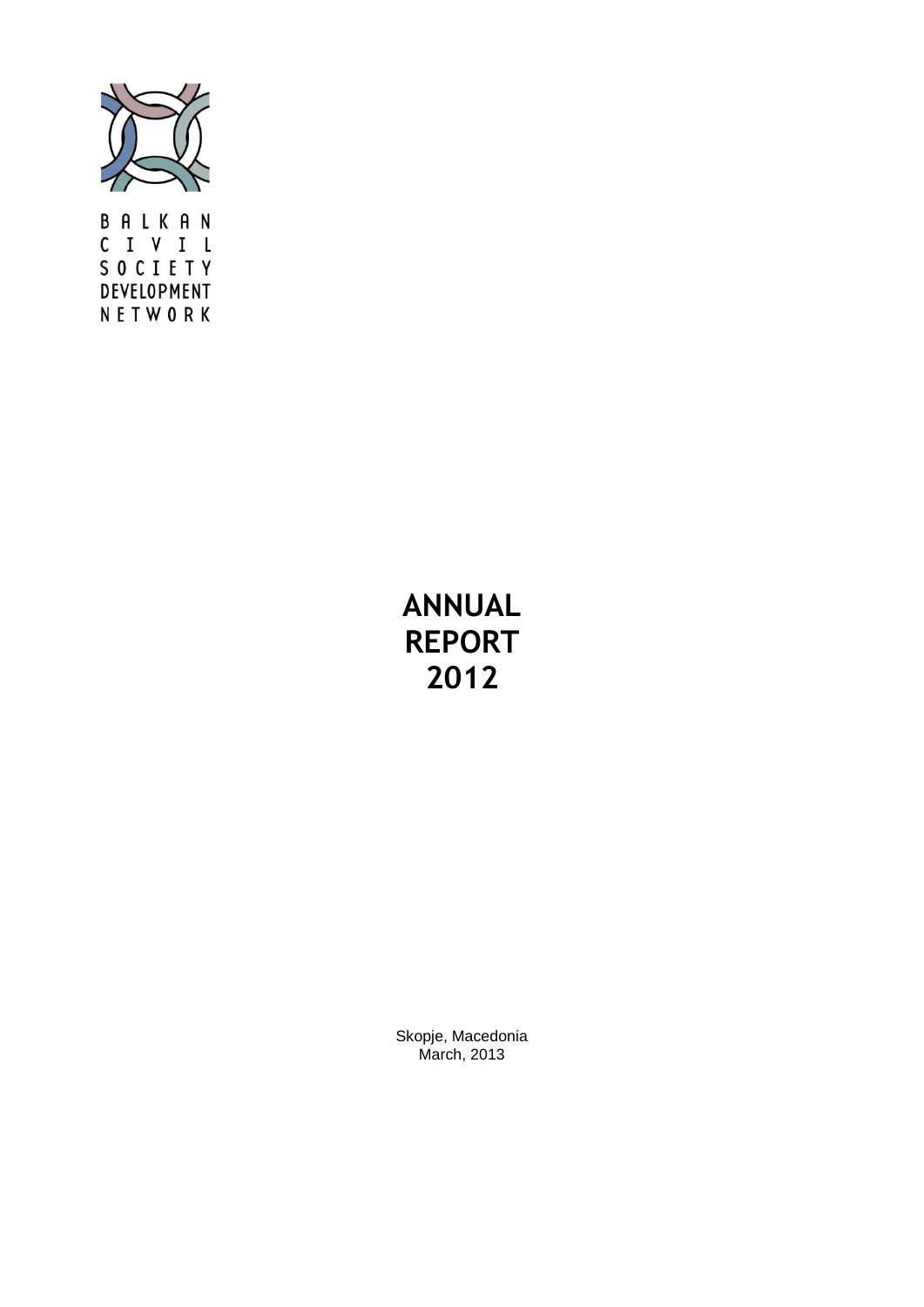# **Contents**

| 1.                                                                          |
|-----------------------------------------------------------------------------|
|                                                                             |
|                                                                             |
|                                                                             |
| $2_{1}$                                                                     |
|                                                                             |
| 2.2. Funding Policies and Procedures for civil society at EU and National   |
|                                                                             |
| 2.3. Establishing structured dialogue between civil society in the Balkans, |
|                                                                             |
| 2.4. Alternative sources & models for supporting civil society  10          |
| 2.5. Opportunities for influencing EU and national policies and programmes  |
| 2.6. Communication and involvement through the region  11                   |
|                                                                             |
| EXTERNAL COOPERATION AND NETWORKING  14                                     |
|                                                                             |
|                                                                             |
| 16                                                                          |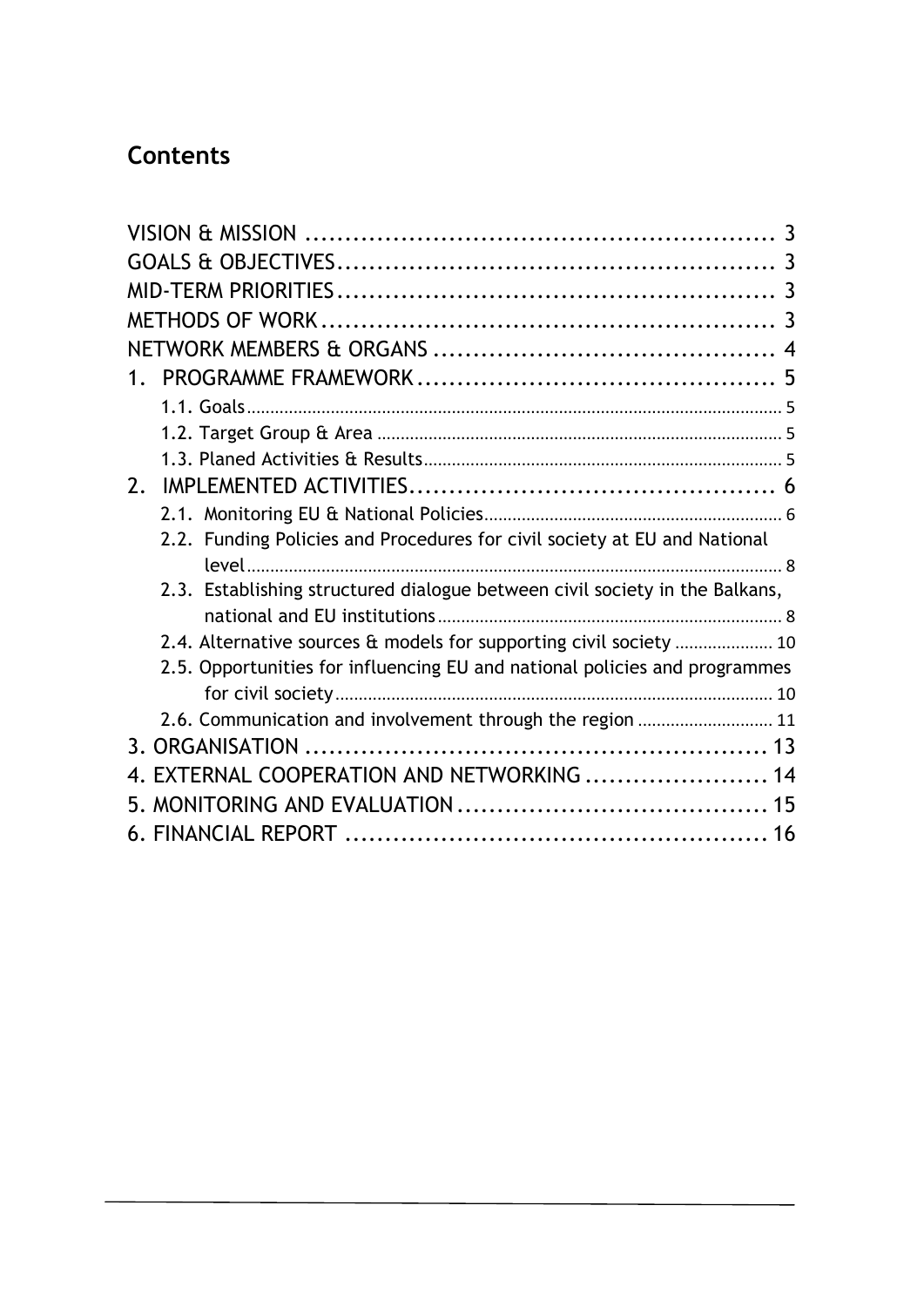## **VISION & MISSION**

<span id="page-2-0"></span>*Balkan Civil Society Development Network (BCSDN) is a regional network of local civil society organizations (CSOs) from the Balkan region (Albania, Bosnia and Herzegovina, Bulgaria, Croatia, Kosovo, Macedonia, Montenegro, Romania, Serbia, Slovenia and Turkey).*

Its vision is sustainable peace, harmony and prosperity of societies in the region.

Its mission is to empower civil society and influence European and national policies towards more enabling environment for civil society development in order to ensure sustainable and functioning democracies in the Balkans.

# **GOALS & OBJECTIVES**

<span id="page-2-1"></span>BCSDN goals and objectives are to:

1. Increased role of civil society by **strengthening its voice in policy**- and **decision-making** on national, regional and EU level;

2. Promoted **civil dialogue** between civil society actors, state institutions and the European Union in order to influence public policy;

3. Developed **advocacy knowledge** and **skills** of civil society actors as a base for greater impact; and

4. Strengthened **communication**, **coordination** and **cooperation** between civil society actors in the Balkan region.

## **MID-TERM PRIORITIES**

<span id="page-2-2"></span>**Priority 1:** Monitoring EU & national policies on civil society through a common/regional framework on enabling environment for CSDev;

**Priority 2:** Improved funding policies & procedures for civil society at EU & national level;

**Priority 3:** Establishing structured dialogue between civil society in the Balkans, national & EU institutions;

**Priority 4:** Promote alternative sources & models for supporting civil society;

*Priority 5*: Increase opportunities for influencing EU & national policies & programmes for civil society;

*Priority 6*: Improve communication and increase involvement throughout the region.

## **METHODS OF WORK**

<span id="page-2-3"></span>BCSDN realizes its goals mainly through advocacy and lobbying activities by:

- Developing joint positions and statements on initiatives and areas of interest common to all member organizations and by taking necessary action;

- Coordinating and cooperating with other organizations, networks and other actors on joint positions and initiatives;

- Coordinating cooperation between its members and developing joint projects and initiatives;

- Facilitating exchange of information and experience between its members and national and local state institutions and the EU;

- Coordinating and compiling researches and relevant information;

- Coordinating capacity-building and other events.

BCSDN is a registered foundation under the Macedonian Law on Citizens Associations and Foundations (Public Gazette of RM no. 31/98 and 29/2007) as of 30<sup>th</sup> September, 2009 with the Decision no. 3012009172866 of the Central Register of Macedonia (CRM). BCSDN identification number: 6524710. Tax identification number: 4057009503419.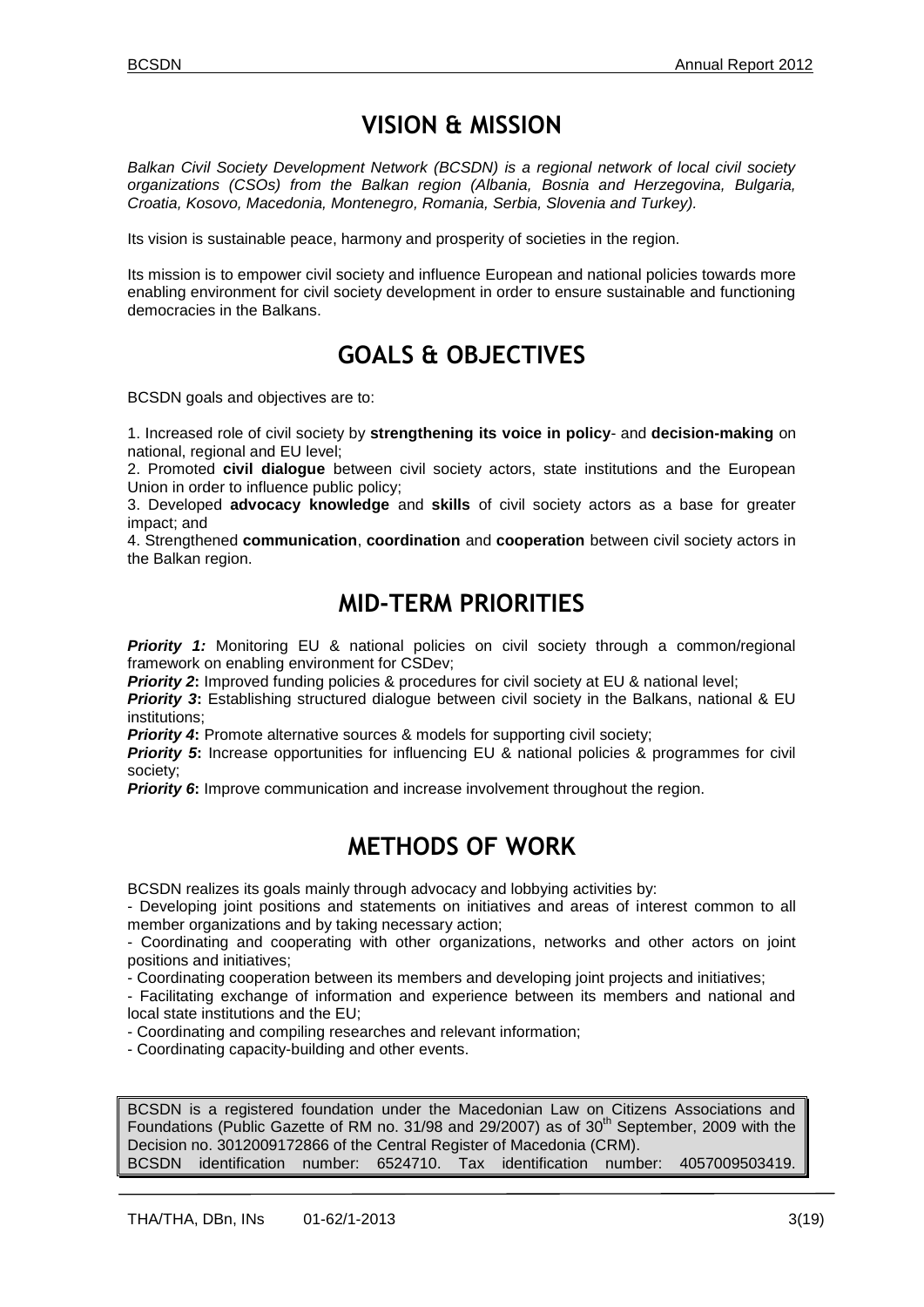# **NETWORK MEMBERS & ORGANS**

<span id="page-3-0"></span>BCSDN consists of partner organizations, which are equal in their rights and duties as members of the network. Principle of cooperation, partnership, tolerance, dialogue and respect for others are the main working principles in the network. The network organs consist of the Council, the Board, the Executive Office and the Executive Director.

#### **Members**

- 1. Albanian Civil Society Foundation, Albania\*;
- 2. Center for Development of NGO's (CRNVO), Montenegro;
- 3. Centre for Information Services, Cooperation and Development of NGO's (CNVOS), Slovenia;
- 4. Center for Promotion of Civil Society (CPCS), Bosnia and Herzegovina;
- 5. Cenzura Plus, Croatia;
- 6. Civic Initiatives, Serbia;
- 7. Diakonia Agapes, Albania;
- 8. Ecumenical Humanitarian Organization (EHO), Serbia;
- 9. Institute for Democracy and Mediation (IDM), Albania;
- 10. Kosovar Civil Society Foundation (KCSF), Kosovo;
- 11. Macedonian Center for International Cooperation (MCIC), Macedonia;
- 12. Opportunity Associates Romania (OAR), Romania;
- 13. Partners-Albania, Center for Change and Conflict Management, Albania;
- 14. Third Sector Foundation of Turkey (TUSEV), Turkey;
- 15. Vesta Association, Bosnia and Herzegovina\*\*.

**The Council** is the highest governance organ of the BCSDN and is composed of one authorized representative of each organization with member status. The Council is chaired by the Chairperson of the Council, which is selected on an annual, rotating basis.

**The Board** is the governing and supervisory organ of the BCSDN. It is composed of 7 members: Chairperson of the Board, the Deputy-Chairperson of the Board and 5 members. Mandate of the Board members is 3 years.

#### **Board members (2012-2014)**

- 1.Miljenko Dereta, Serbia (Chair till May, 2012);
- 2. Erisa Cela, Albania<sup>1</sup>;
- 3.Goran Djurovic, Montenegro;
- 4. Venera Hajrullahu, Kosovo (Chair as of 5<sup>th</sup> September, 2012);
- 5.Aleksandar Krzalovski, Macedonia;
- 6.Milan Mrdja, BiH;
- 7. Igor Vidacak, Croatia<sup>2</sup>.

**The Executive Office** in Skopje, Macedonia, manages the daily functioning and coordination of the network.

**The Executive Director** is the major administrative and financial official and represents the BCSDN with other institutions, networks and donors. The Executive Director is appointed by the Board and participates in Council and Board sessions without the right to vote. The current Executive Director with a 3-year mandate is Tanja Hafner Ademi.

Ξ

 $\overline{a}$ 

<sup>\*</sup> Organization is fulfilling conditions under Article 15 (Termination of status) .

<sup>\*\*</sup> Organization has requested to change its status to member with consultative status.

Resigned as of November, 2012

<sup>&</sup>lt;sup>2</sup> Resigned as of November, 2012.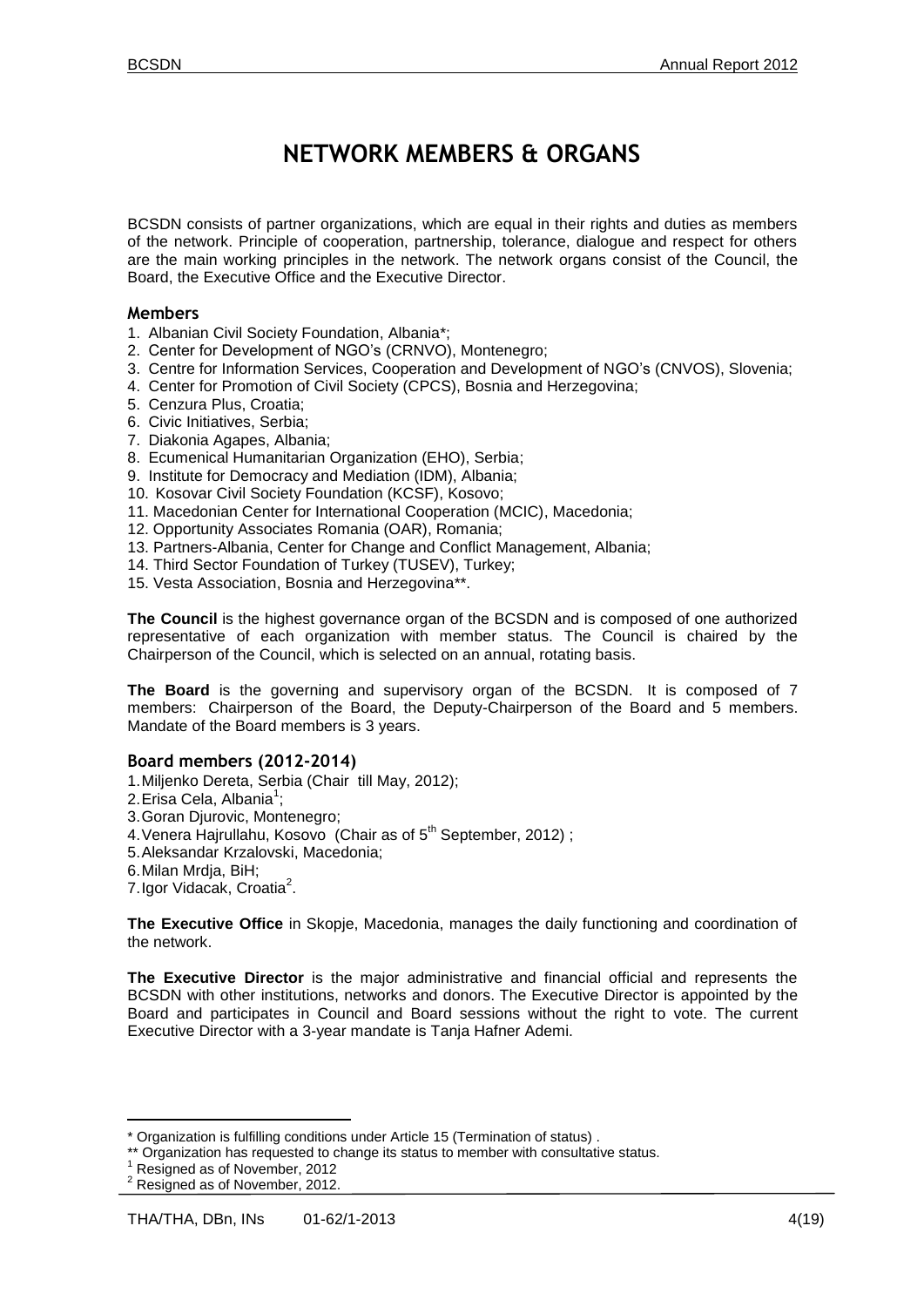## <span id="page-4-0"></span>**1. PROGRAMME FRAMEWORK**

### <span id="page-4-1"></span>**1.1. Goals**

In 2012-2014, BCSDN will contribute to implementation of its mid-term priories:

| Priority 1: | Monitoring EU & National policies on civil society through a common/regional<br>framework on enabling environment for CSDev |
|-------------|-----------------------------------------------------------------------------------------------------------------------------|
| Priority 2: | Improved funding policies & procedures for civil society at EU & national level                                             |
| Priority 3: | Establishing structured dialogue between civil society in the Balkans, national &<br>EU institutions                        |
| Priority 4: | Promote alternative sources & models for supporting civil society                                                           |
| Priority 5: | Increase opportunities for influencing EU & national policies & programmes for<br>civil society                             |
| Priority 6: | Improve communication and increase involvement throughout the region                                                        |

## <span id="page-4-2"></span>**1.2. Target Group & Area**

BCSDN target group are CSOs working on civil society development in the Balkan region. The direct beneficiaries are local civil society development and resource organizations.

With its activities, the network targets stakeholders such as national institutions and international governmental (IGOs) organizations. Among national institutions, focus is on national public bodies/offices for cooperation with CSOs in member countries. Among IGOs, focus is on the EU institutions, Council of Europe (CoE), Regional Cooperation Council (RCC) and related intergovernmental initiatives in the Balkan region.

BCSDN promotes the principle of inclusiveness of marginalized and vulnerable groups in the society (incl. Roma, inhabitants of rural areas).

BCSDN works in countries of the Balkan region, Europe and internationally according to its mission, vision and goals.

### <span id="page-4-3"></span>**1.3. Planed Activities & Results**

In 2012, the network started with the implementation of its new Mid-term Plan 2012-2014 as approved by the Annual Council Meeting 2012. The Mid-term Plan is based on and continues the efforts of the network from the previous strategic period 2009-2011. The success of the network has been in its advocacy at the EU level and synergizing at regionally national and local efforts of its members. In the Mid-term period 2012-2014, the network remains devoted to the same strategic (but refined) priorities in trying to consolidate its efforts in the enabling environment for CSDev in member countries and the role of the sector in the EU integration process, while further devote to improved information-sharing, coordination and synergizing of cooperation between its members and active advocacy support to its members.

Concretely, the Annual Plan 2012 included the following measures and action under:

- **Priority 1**, the matrix and a CSO advocacy tool-kit will have been developed and promoted on national and EU level (via workshop);
- **Priority 2,** save of contribution to global level actions, concrete activities were planned to start (pending funding) as of 2013;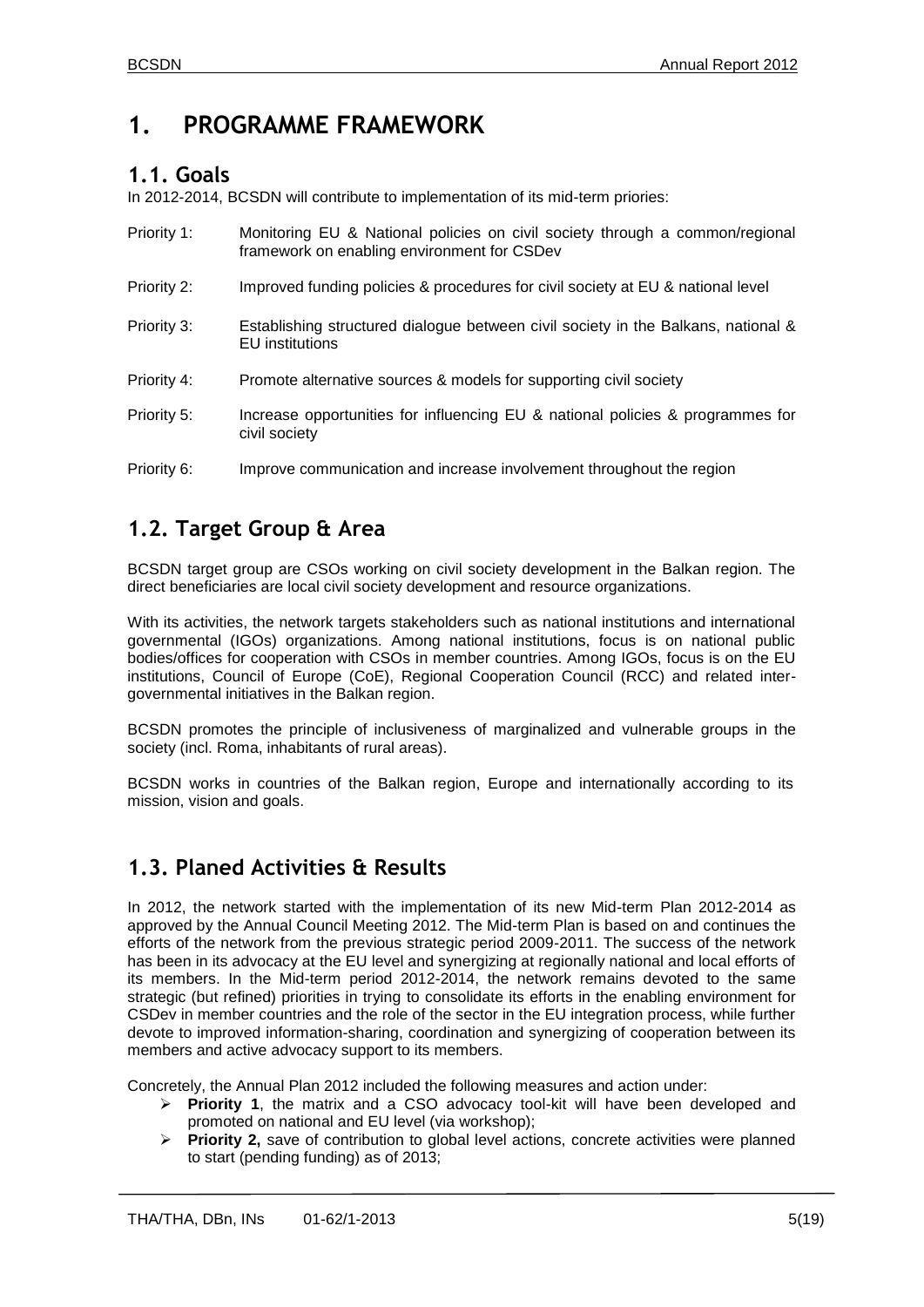- **Priority 3,** focus was put on following and advocating on the development of the new IPA 2014-2020 instrument, incl. its Implementing Rules and PRAG. The plan was to present the EC with a proposal on effective ways to use existing consultative mechanism to involve local CSO effectively in both Enlargement policy and IPA programming;
- **Priority 4,** donor strategies and priorities study constitution (pending funding) at country level was planned,
- **Priority 5,** the pilot phase of the Slovak-Balkan Public Policy Fund (SBPPF) will test the new approach to support the advocacy capacity-building as a basis to use it as a longerterm approach to support CSOs;
- **Priority 6**, all information and coordination activities were planned to continue.

# <span id="page-5-0"></span>**2. IMPLEMENTED ACTIVITIES**

## <span id="page-5-1"></span>**2.1. Monitoring EU & National Policies**

The Strategic choice/approach for this area defined in Mid-term strategy 2012-2014 aims to consolidate the existing research and knowledge in a consistent and applicative matrix defining the basic of a so called Civil society Acquis and benchmarks/indicators of success to be able to be used as shadow monitoring for CSOs, EU and self-assessment tool for Governments.

In 2012, the network embarked on development of the Matrix on enabling environment for civil society development as the first comprehensive monitoring and advocacy tool in this area. The network continued with organizing with tailor-made exchange and sharing experience per topic and monitoring of Enlargement policy and IPA CSF support.

*Immediate results and impact include:*

- Intent by European Commission as basis for shadow monitoring of civil society role and basis for defining IPA CSF 2014-2020 support to CSO;
- Intent by some Government offices/bodies, to use the matrix as basis for development policies, capacities and self-assessment tools,
- Support for a change of approach to capacity building of civil socirty within the IPA CSF support (TACSO project)

### **2.1.1.THE MATRIX: Developing a Monitoring Mechanism for Enabling Environment for Civil Society Development**

BCSDN, in partnership with the European Centre for Non-profit Law (ECNL) started to develop a matrix for monitoring the enabling environment for civil society development (CSDev). The process was initiated in March 2012 with the aim to provide an effective monitoring and advocacy tool. The development has been undertaken by 12 CSO practitioners-experts, a mix of representatives of member organization and external CSO experts. In the course of the year, 5 expert meetings were held in the period March-October 2012 (16 March, 30 May, 5 July, 31 August and 19 October) when the priorities and the standards of the Matrix were set and discussed, as well as the steps for its development and the added value of the initiative. The first public presentation of the tool was held on 30 May 2012, hosted by the GMF Brussels office, gathering 40 representatives of the DG Enlargement, EP, EESC, RC and CSOs from Brussels, the Balkans and Turkey which were also able to provide their suggestions for improvement for the Matrix. A video clip of this session was prepared and is available at BCSDN's webpage. In an effort to develop a realistic and sound monitoring matrix, BCSDN also held stakeholder consultations on 26th September, when the draft matrix was presented to 15 representatives of Government bodies dealing with civil society from 7 IPA countries, in order to enable their feedback on human and financial effects of the implementation of the standards proposed in the matrix. From end of October 2012, the draft version of the matrix was open for proposals and suggestions by all interested stakeholders. A web support platform for peer to peer exchange between Government offices and bodies in the region was built and transferred ownership to the Serbian Government office. The advocacy tool-kit has been developed and published as a basis for the monitoring phase to take place in 2013.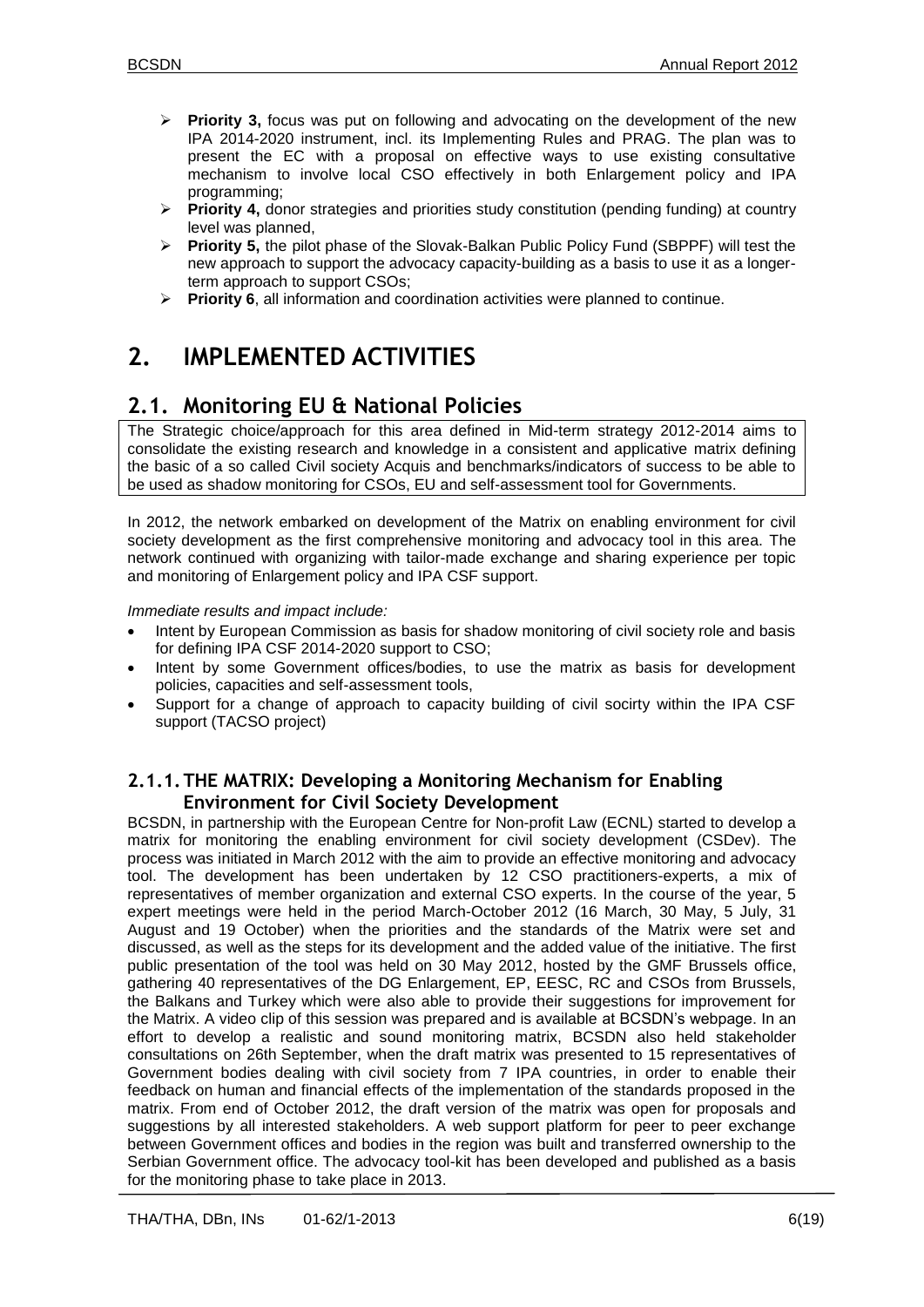On 4<sup>th</sup> July, BCSDN in partnership with its members MCIC and CNVOS organized a regional workshop "Partners or Foes? - Exchange of Good Practices in Monitoring of Government Policies and Processes in Enlargement Countries" to enable exchange of good practices in monitoring methodologies and experiences. The event brought together 36 representatives of CSOs, Governmental Institutions and international organizations. The Monitoring of Government Policies and Processes, the Participation and Consultation of Civil Society and Citizens in Policy – creation and decision-making and New Technologies and Participation were the topics that were introduced and discussed at the workshop. Participants discussed these current concerns through local good practices and proposed new possibilities for cooperation between CSOs, Governments and International Organizations.

### **2.1.2.Influencing EU Support to Civil Society**

Since 2009, BCSDN has analyzed progress and trends in relation to CSDev in the Enlargement countries. This year, for the fourth time, BCSDN has prepared a background analysis on the civil society situation in the Western Balkan countries and Turkey. The Analysis<sup>3</sup> has shown that the Commission has maintained its focus on the issues pertinent to involvement of civil society in policy and decision making, the administrative capacity of state institutions to draft and adopt quality legislation through an inclusive process and on the mechanisms that stimulate funding of CSOs. However, the Reports show that the most crucial areas for consolidating the enabling environment for CSDev in the mid-term (tax regime, state support and human resources issues) are insufficiently addressed. The greatest novelty this year was a recognition that "more enabling environment and the conditions for improved policy dialogue [need to be] put in place", steaming from the Commission Communication *"The roots of democracy and sustainable development: Europe's engagement with Civil Society in external relations*" published on 12 September, which for the first time since the Enlargement Strategy 2007 recognizes the need to combine both financial (IPA CSF) and political means (monitoring via Progress Reports) to tackle strengthening the democratic institutions and process in Enlargement countries.

In collaboration with Cenzura Plus, and the other partners from the project ''Together for Europe'', organized a regional conference on '' The State of Civil Society in the EU Enlargement: Why Don't We Always Get What We Want?". The Conference took place on 26<sup>th</sup> April in Split, Croatia and focused on the state and role of civil society in the process of the EU accession, going through the lessons learned from the fifth enlargement and the Croatian experience. 80 civil society representatives from Western Balkans gathered to analyze and discuss the influence of the EU Enlargement on the civil society, but also to compare CSOs' experiences in supporting the civil society and funding, discuss the democratic reforms and political processes related to enlargement and the EU-CSOs relationships.

As a follow-up to the policy paper from 2009 on the IPA CSF design, the EO analyzed all grants awarded to civil society both in the frames of IPA multi-beneficiary and national programmes in the Balkans, in the period 2009-2011. The objective of the analysis was to provide a review on the results and the impact of the EU's support to the civil society in the EU pre-accession countries. For the analysis of the funds allocated through the IPA Civil Society Facility to civil society organizations in the period 2007-2011, BCSDN analyzed a total of 285 projects in terms of allocated EU funds, total project budget, lead and partner organizations, status and themes covered. Preliminary results have been presented to the DG Enlargement on  $17<sup>th</sup>$  October to point to concrete problems and issues before begging of programing of IPA CSF 2014-2020. The consolidation of research and analysis of findings has been transferred to 2013 in order to target the start of programming of IPA CSF 2014-2020 support. Additionally, BCSDN presented to DG Enlargement (via meeting on  $17<sup>th</sup>$  October and 14th December) a Position<sup>4</sup> on the need to transfer the future provision of technical support to capacity-building within the frames of TACSO project in 2013-2015 to local CSOs. The Position has been taken on board and has been use as one of the inputs to finalize the Terms of references for the project as well as to initiate feasibility study for options of transfer of ownership and potential successors.

<sup>-&</sup>lt;br>3 [http://www.balkancsd.net/index.php/policy-research-analysis/monitoring-eu-a-national-policies-on-civil](http://www.balkancsd.net/index.php/policy-research-analysis/monitoring-eu-a-national-policies-on-civil-society/ec-progress-report)[society/ec-progress-report](http://www.balkancsd.net/index.php/policy-research-analysis/monitoring-eu-a-national-policies-on-civil-society/ec-progress-report)

Ξ [http://www.balkancsd.net/images/BCSDN\\_Position\\_on\\_TACSO\\_phase\\_3.pdf](http://www.balkancsd.net/images/BCSDN_Position_on_TACSO_phase_3.pdf)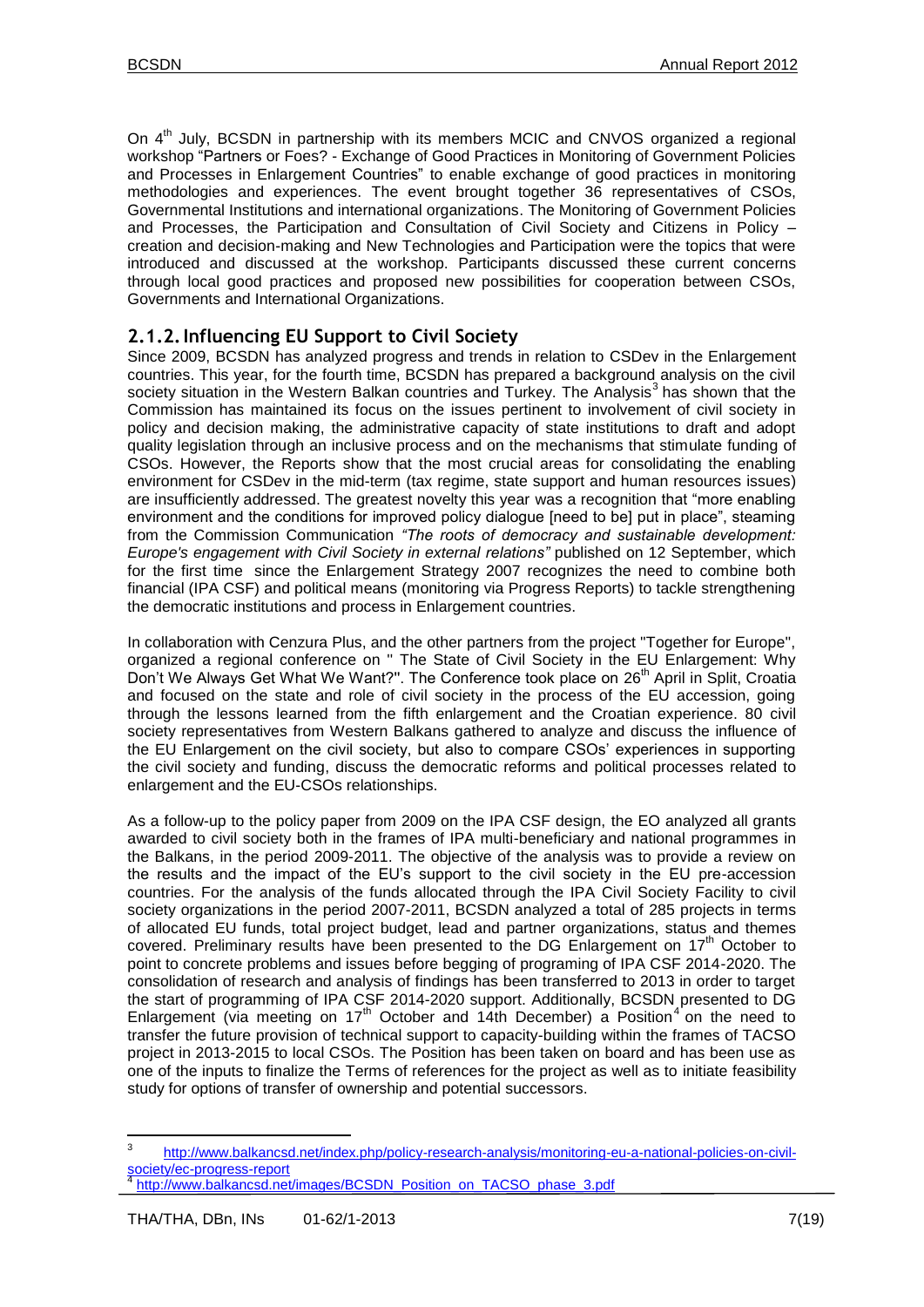### <span id="page-7-0"></span>**2.2. Funding Policies and Procedures for civil society at EU and National level**

Strategic approach for the influencing of European level, EU Financial Regulation and PRAG changes includes a mix of involvement into existing efforts of European networks' advocacy efforts and promotion of support models synergies used by different foreign and local donors and the EC.

While most planned activities at national level will take place as of 2013, activities esp. related to European-level advocacy have been undertaken during 2012, only.

The Publish What You Fund (PWYF) selected BCSDN to assess the transparency of the DG Enlargement for their 2012 Aid Transparency Index Survey. The assessment was focused on the overall institutional transparency, while for the Balkans, only Turkey was assessed as a country. PWYF is a global campaign for aid transparency advocating for a significant increase in the



availability and accessibility of comprehensive, timely and comparable aid information. On 1 October 2012, it launched the 2012 Aid Transparency Index whose objective is to assess how closely donor organizations' data conforms to best practice. 72 donor organizations are included in the Index, which looks at 43 indicators of aid transparency at organization, country and activity level. The Index relied largely on CSO partners to survey 41 of the 43 indicators of aid transparency, based on what is available on agencies' websites. The Index found that DG Enlargement performed poorly, particularly at the country level. While some donors have advanced considerably, by adopting to use the common standard in publishing aid information, including DG DEVCO, DG Enlargement alongside some other prominent EU Member States have not yet

done so. At the beginning of November, the findings of the 2012 Aid Transparency Index were presented to the European Parliament in Brusselsand DG Enlargement has thereupon announced to publish an implementing schedule by end of 2012.

After finalization of the inter-service consultation on the Financial Regulation (FR) and its adoption (29 October 2012), the new **Practical Guidelines to Contract Procedures for External Action (PRAG)** entered into force on the 1<sup>st</sup> of January 2013. The main simplifications and changes that will be introduced with the new PRAG are related to the sub-granting, the multibeneficiary grants, consortia and affiliate entities, low value grants, payment delays interest, award notice deadline, procurement, simplified cost option, exchange rate, budget flexibility, taxes and financial guarantees. BCSDN has given its input to the formal consultation held in 2009 and subsequently through cooperation with various European networks, esp. CONCORD.

### <span id="page-7-1"></span>**2.3. Establishing structured dialogue between civil society in the Balkans, national and EU institutions**

Strategic approach is composed of advocacy for effective participation to existing structures for dialogue and programming both at European and national level under current, future IPA and Structural Funds.

In 2012, focus was on following and advocating on the IPA II regulation and enhancing regionallevel dialogue and consultation process.

At a meeting organized by CONCORD, BCSDN provided its contribution at the discussions on the future of the **IPA Instrument** and in the preparation of the official position on the draft text published by the Commission. During the meeting which took place on 19-20 March in Brussels,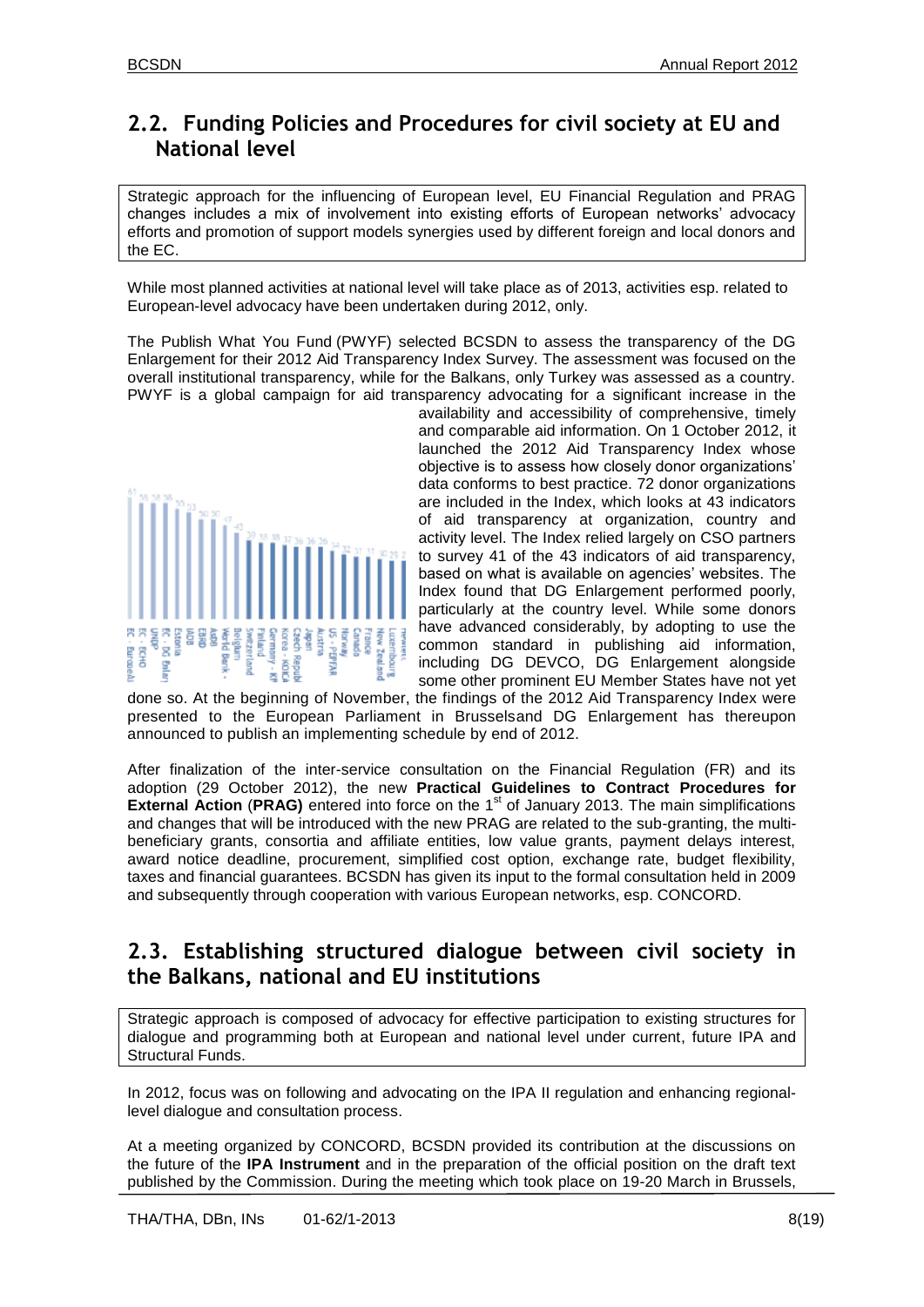the overall text of the proposal for the IPA Instrument was discussed as well as the actions of the organizations which participated in the consultation process. Furthermore, BCSDN also shared its position with interested MEPs to take into consideration for proposing amendments to the Regulation. The group provided written comments on the document presented at the public hearing which took place on 11 April. BCSDN was in favor of the announced changes for removing the differentiated access to assistance linked to the status of the beneficiary country (i.e. candidate or potential candidate, sectorial vs. component approach to supporting reforms, coherence between accession policy objectives and funding priorities) and of the changes in the management of the assistance (technical and operational level) as they envisage more flexibility without hampering predictability, simplification and reduction of the administrative burden are also seen as positive development. BCSDN recommended that 1) the focus of the consultation should be on delivering results/impact and not just cutting the administrative burden, 2) enable sector differentiation in introduction of sectorial vs. project (fiche) approach to avoid politicization and secure implementation of reforms in key political areas and 3) treat civil society as a sectorial policy/priority in terms of delivery of assistance and be funded as such, both at Multi-beneficiary and country level.

As a partner organization, together with the Serbian Office for Cooperation with civil society, BCSDN organized a regional conference on 15 March in Belgrade, entitled "**Partnership for Change: Civil Society and the Governments in the Western Balkans and Turkey**". Around 150 representatives of the Government offices, state institutions and the CSOs took part at the conference to reflect on the achievements and define a path for joint action for development of a coherent and coordinated strategy for sustainable development of civil society in the region. The conference provided recommendations and conclusions for future action in direction of creating stronger and real partnership among all actors in the society.

BCSDN actively participated to the **Global Civil Society Forum for CSO Effectiveness** developments, organized in the framework of the Fourth High Level Forum on Aid Effectiveness on 29 November – 1 December in Busan, South Korea, which led to development of a joint CSO negotiating position. The Forum gathered more then 20 000 civil society representatives and established an agreed framework for development cooperation embracing traditional donor, South-South cooperators, the BRICs, CSOs and the private donors. After this meeting, CSOs continued to work on preparing the future actions to influence the establishment of a Global Partnership for Effective Development Cooperation and reflect on the best way for the CSO community to organize itself to face the new challenges. They agreed to form a G-13 group representing all participating regions and sectors to explore different organizational arrangements. On this meeting a decision was made to merge the Open Forum for CSO Development Effectiveness and the Better Aid into CSO Partnership for Development Effectiveness (CPDE) and a "Cebu Consensus" was endorsed that enshrines the values, the objectives and the organizational principles of a new Civil Society Partnership for Effective Development (CPED). BCSDN in cooperation with CONCORD, Better Aid, Open Forum for CSO Effectiveness and Civic Initiatives, on 3-4 July in Belgrade, organized regional consultations where the objectives and strategies of the CPDE cooperation were drafted. At the meeting, representatives from 23 European countries, including the Balkans, along with regional and global organizations agreed on key issues and proposed a number of improvements in the [CPDE](http://www.betteraid.org/) paper.

BCSDN followed and monitored developments under the **Open Government Partnership** Initiative since its launch in September 2011 as a result of President's Obama Open Government Initiative issued on 20 January 2009. OGP now is a 50-country initiative devoted to raising government openness, standards of transparency and citizen participation. On 18-19 April the OGP held its annual meeting in Brazil gathering high level representatives from OGP's 50 member Governments, civil society, private sector and the media. The member countries presented their country action plans, 8 additional Steering Committee countries presented the progress they made and all participants joined thematic discussions and contributed to the OGP's global strategic vision for the future. Albania, Bulgaria, Croatia, Macedonia, Montenegro and Romania are the countries that have jointed the initiative from the Balkan region.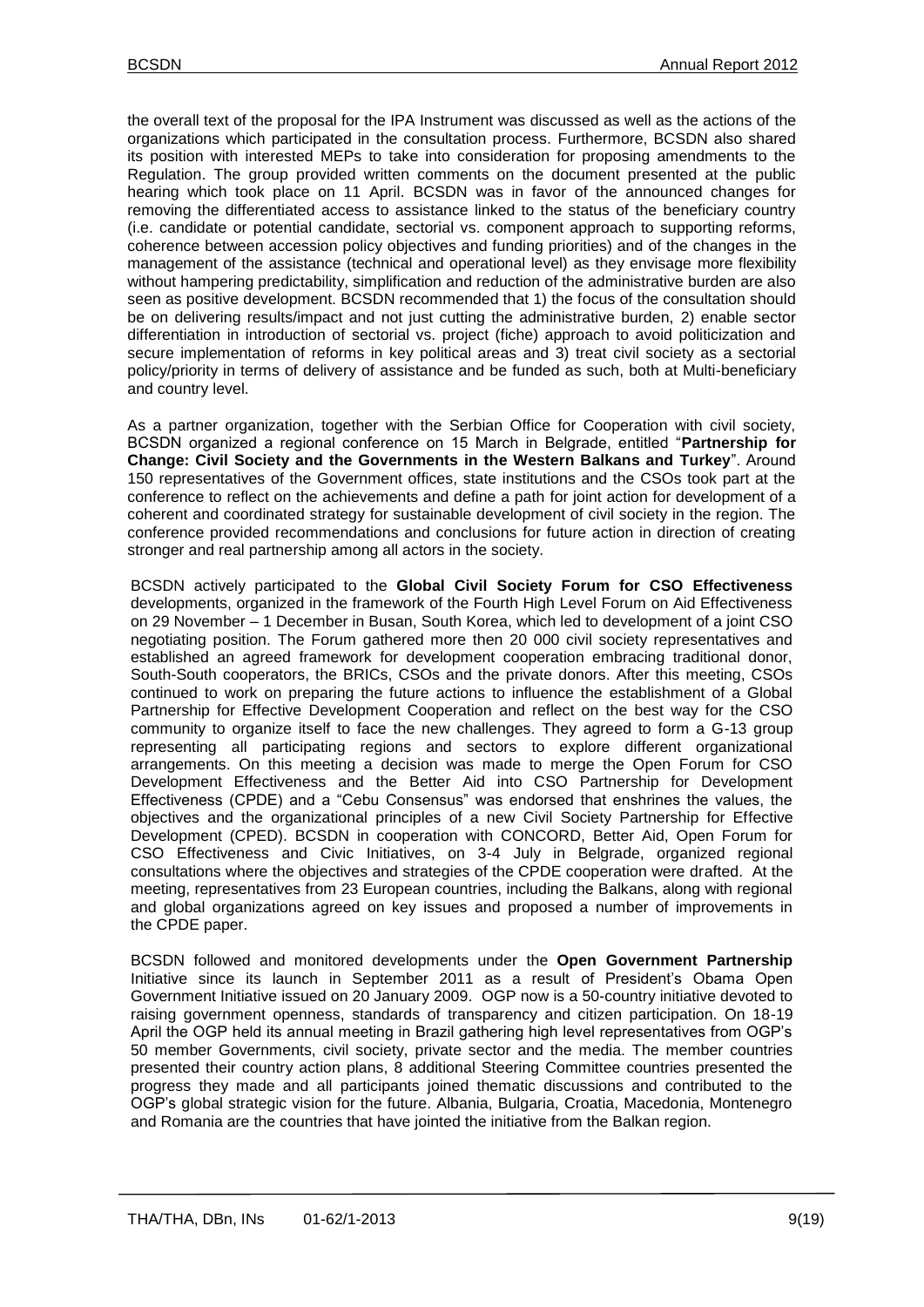## <span id="page-9-0"></span>**2.4. Alternative sources & models for supporting civil society**

Strategic approach of BCSDN for achieving results and marking progress in this priority area was to inform and influence exit strategies of foreign donors supporting CSDev and effective transition to domestically-funded civil society. This was done mainly through continuing the research and mapping of current and future trends and models of support on the one hand, and by promoting donor cooperation and coordination, esp. in working with national Governments and local CSOs.

In 2012, in-depth studies at country level, consultations and promotion of findings were foreseen, but funding was only secured to start country-level analysis in 2013. The current year was used to finalize the publication, database and promote the regional findings.

BCSDN published the 8th edition of the Balkan Civic Practices series under the title "**[Donors'](http://balkancsd.net/resources-and-links/publications/1005-balkan-civic-practices-8-donors-strategies-and-practices-in-civil-society-development-in-the-balkans-civil-society-lost-in-translation.html)  [Strategies and Practices in Civil Society Development in the Balkans. Civil Society Lost in](http://balkancsd.net/resources-and-links/publications/1005-balkan-civic-practices-8-donors-strategies-and-practices-in-civil-society-development-in-the-balkans-civil-society-lost-in-translation.html)  [Translation](http://balkancsd.net/resources-and-links/publications/1005-balkan-civic-practices-8-donors-strategies-and-practices-in-civil-society-development-in-the-balkans-civil-society-lost-in-translation.html)**?". This is the document that provides analysis and overview of the major donors which have/are supporting civil society in the Balkan region. This publication provides strategic insight at the funding trends, area specialization, donor coordination and funding mechanisms which are used to influence both donor-exit strategies and instigate government-led efforts towards sustainable civil society development.

BCSDN has prepared this analysis on the basis of the results of a web-survey: 48 major donors answered the survey after what the Network organised interviews and desk-top researches. These activities resulted in the creation of the country donor maps for Albania, Bosnia and Herzegovina, Kosovo, Macedonia, Montenegro and Serbia. The analysis was prepared and published in joint collaboration with Queen Marry University of London.

In the course of 2012, this cooperation continued and this time the focus was on analyzing the situation in each country separately. The work was done on the basis of practical work on the field and collection of best practices. The aim was to offer country-specific recommendation and to provide sustainable channels for following the trends in the following period.

The findings generated a lot of interest from stakeholders and donors and have among others been presented to donors forums such as on 12<sup>th</sup> September to embassy and SIDA representatives from WB countries as an input into development of a regional strategy beyond 2015. The policy paper has been accepted and is to be promoted at a high-level academic conference "22 Years of International Development Assistance to Southeast Europe (1991- 2013): Lessons for Donors and Recipients" taking place in February, 2013.

### <span id="page-9-1"></span>**2.5. Opportunities for influencing EU and national policies and programmes for civil society**

Strategic approach of BCSDN for this priority was reflected in the efforts to support the advocacy capacities, develop skills and provide information on the existing civil society related policies and programmes, especially on the IPA Civil Society Facility (IPA CSF). Also, this will be done through sharing experience on EU advocacy and promotion of best practices in networking through promotion of BCSDN.

In 2012, the pilot phase was finalized and a review of the lessons-learned was prepared for continuation of the Slovak Balkan Public Policy Fund.

BCSDN in cooperation with Pontis Foundation has been administrating the **Slovak** Balkan Public Policy Fund, a pilot project funded by SlovakAid whose aim was to enable CSOs develop the needed skills for advocacy and know-how on EU integration related issues and thus contribute to the reform processes and the policy making in their respective countries. This was done through a programme of small grants allocated to CSOs but also to individuals involved in the shaping of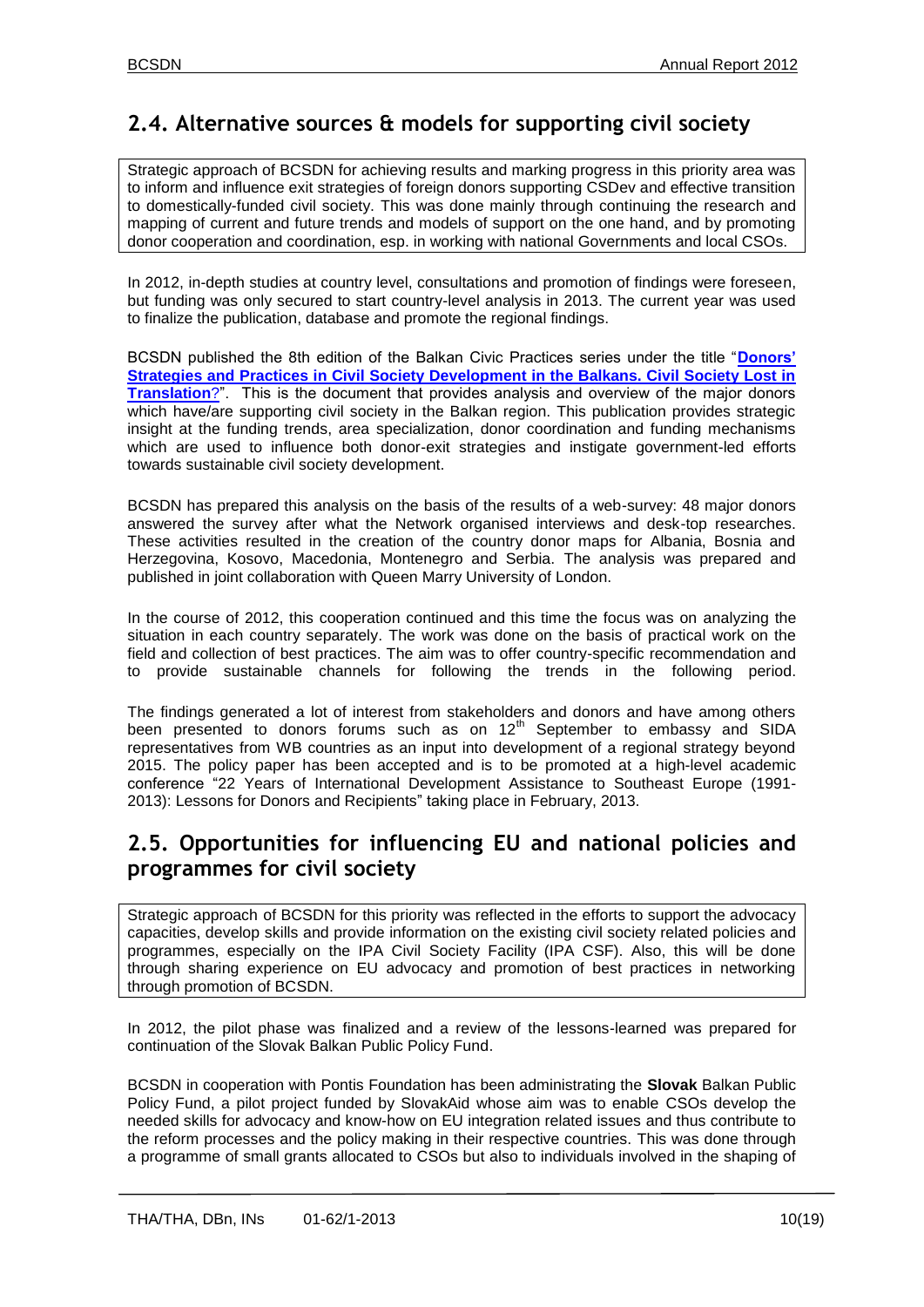the public debate in Albania, Montenegro and Macedonia, the countries involved in this first pilot stage.

On 29 February, 2 and 3 March, in cooperation with its member organisations and the Pontis Foundation, BCSDN delivered trainings in each selected country where the grantees had the opportunity to acquire a good basis for their future advocacy projects and to hear the public policy theories. A study visit was organised on 17-19 September in Brussels for the representatives of 4 CSOs from the Western Balkans when individual advocacy programmes were designed for each participant in order to further develop their advocacy skills, based on a policy paper developed within the grant support. To mark the end of the 14 months pilot phase of the project, BCSDN organised a monitoring visit on 25-27 October in Skopje when representatives of the Pontis Foundation and BCSDN met state officials, stakeholders and the Macedonian grantees. During the visit it was concluded that the Fund has proved to be a successful support model for boosting the advocacy skills of the civil society in Albania, Macedonia and in Montenegro. In terms of policy impact, the projects showed tangible results: e.g. the Macedonian Energy Regulatory Commission presented the preparation of the new energy bills which take into account the recommendations of the Consumers Organization Macedonia (COM); Front 21/42 shared the 2 amendments on the IPPC directive now directly incorporated on the new law on Environment. This immediate impact was also noticed in Brussels where for example COM started the membership procedure with ANEC and where Montenegrin CSOs met with the MEP Tannock, rapporteur for Montenegro in the EP for the first time.

### <span id="page-10-0"></span>**2.6. Communication and involvement through the region**



### **2.6.1. Development and Dissemination of Email Alerts**

E-mail alerts service (EMA) was started in 2004 as a way to make exchange of information and support joint initiatives, project proposals and sharing of resources more effective for BCSDN members. The interest for the service grew in 2012 to almost 1400 subscribers, mainly

representatives of local CSOs in the Balkans and wider Europe, but also representatives of national, local authorities and EU institutions. While most information are compiled from monitoring of relevant websites and partners-sharing networks, the information are increasingly being contributed from local CSOs themselves, thus motivating sharing of information in the civil society sector.

This service has demonstrated that by pulling resources and information together, a difference can be made in the ability for CSOs to forge partnership across boundaries and across sectors. One of the main reasons subscribers find them useful is because they continuously try to be adapted to the needs of the civil society and its subscribers. Hence, BCSDN created a survey aimed at helping taking EMA further to these needs in making them more relevant, useful in its content and effective in its format so that it is easy to read, get quick information and be able to share it to colleagues, other organizations and stakeholders.

EMA Survey<sup>5</sup> implemented in November 2012 clearly shows the support of the readers to the service. The survey was created in a way for the administrators of the service to see whether the content corresponds to the increased expectations and also to see what is expected visually in order to have a service that is easy accessible and administered in user friendly manner. The general conclusions steaming from the survey is that EMA responds to the expectations especially with regards to the content as most of the respondents support the so far functioning of the alerts and find them useful. A few thematic suggestions were given, though. The Survey served as a basis for designing and implementing of technical improvements in December including new design, introduction of sharing function per article items via social media.

Ξ

 $\overline{a}$ 

<sup>5</sup> Full analysis of survey results is available at: [http://www.balkancsd.net/images/124-2\\_EMA\\_analysis.pdf](http://www.balkancsd.net/images/124-2_EMA_analysis.pdf)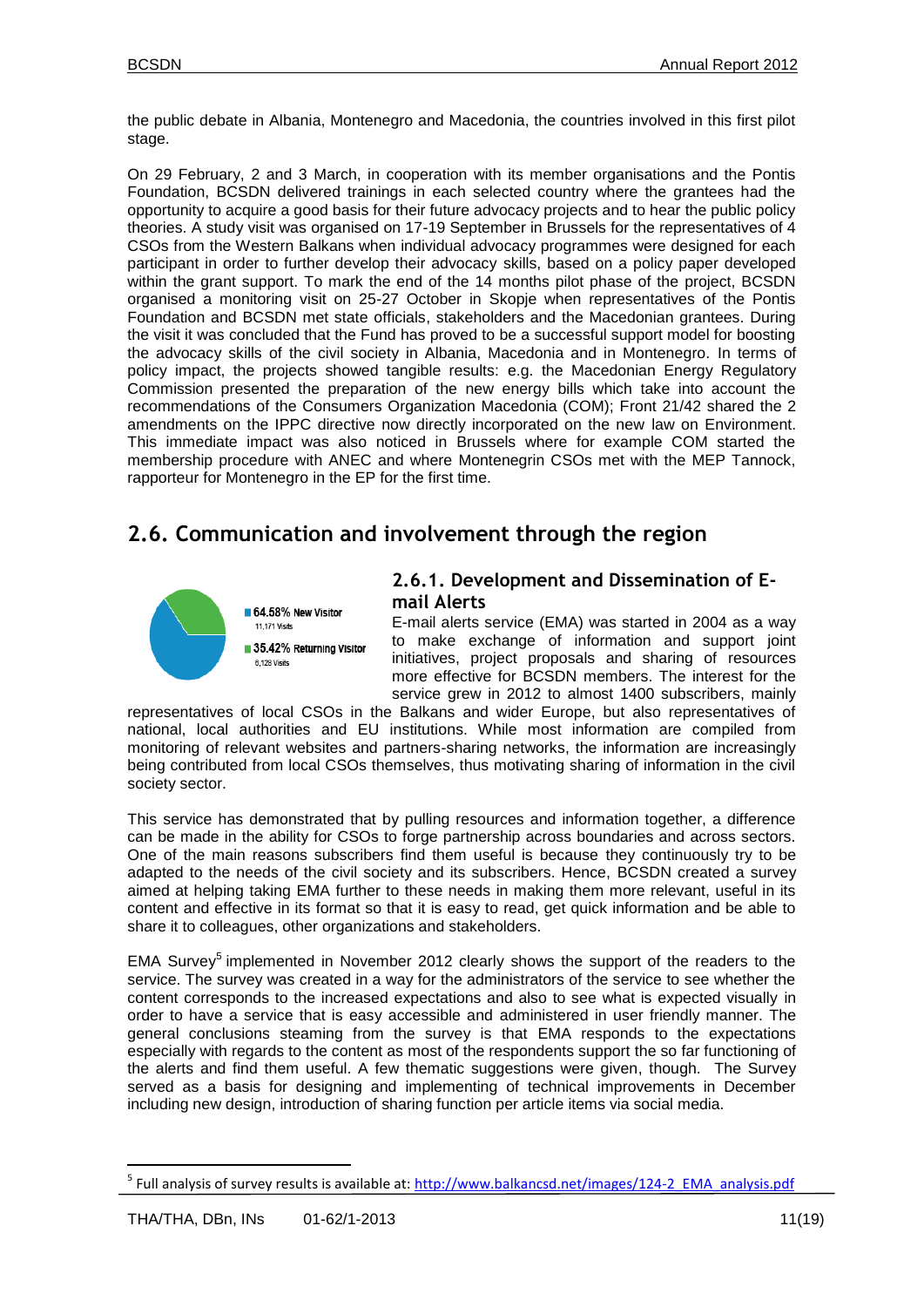### **2.6.2. BCSDN Website Reorganized to Reflect the Adoption of the Mid-term Strategy Plan 2012-2014**

The BCSDN website established in 2003 has become a source of information not just about activities of the network, but as one of the main platforms of resources, information, publications and databases about the development of civil society in the Balkans. The website is available in English with integrated Google Translate option. It includes freely available resources such as all BCSDN publications (including the Balkan Civic Practices series), E-mail alerts archive, BCSDN Newsletter, information on BCSDN events and available on-line databases on civil dialogue and donor strategies.

Almost 12 000 new users visited [www.balkancsd.net](http://www.balkancsd.net/) in 2012 and 35% of the visitors regularly visit the webpage. Traditionally the visitors pick is the month when BCSDN publishes the Balkan Civic Practices edition. In 2012 BCSDN started with introducing new changes in the content of the webpage.

In order to adapt to the new Mid-term Strategy and follow its realization, BCSDN webpage has been reorganized according to the Mid-term Strategy Plan 2012-2014. The section Policy, Research and Analysis presenting the core of BCSDN activities, has been split into several categories that correspond to the 6 mid-term priorities. Each project/activity of the network is reported in these categories. The other sections such as Information and Resources as well as those referring to the network structure at the moment remain the same, but their restructuring is envisaged in order to make the communication about our work easily accessible and clear.

### **2.6.3. Publication of Balkan Civic Practices**

Balkan Civic Practices is a periodical publication of BCSDN, which aims at sharing best practices and knowledge related to civil society development in the Balkans. BCSDN in 2012 presented the 8th edition of our Balkan Civic Practices series under the title ["Donors' Strategies and Practices](http://www.scribd.com/BCSDN/d/81587797-BCP-8-Donor-Strategies-and-Practices-in-CSDev-in-the-Balkans)  [in Civil Society Development in the Balkans. Civil Society Lost in Translation?"](http://www.scribd.com/BCSDN/d/81587797-BCP-8-Donor-Strategies-and-Practices-in-CSDev-in-the-Balkans). It presents the first ever analysis and overview of major donors supporting civil society in the Balkans. Its aim is to provide strategic insight at the funding trends, area specialization, donor coordination and funding mechanisms used in order to influence both donor-exit strategies and instigate government-led efforts towards sustainable civil society development. The publication is a result of joint collaboration with [Queen Marry, University of London.](http://www.qmul.ac.uk/) The analysis was based on the websurvey results from responses by 48 major donors and interviews and desk-top research resulting in country donor maps. The donor maps for Albania, Bosnia and Herzegovina, Kosovo,

| <b>HOME</b>         | <b>MEMBERS</b> | POLICY, RESEARCH & ANALY                 |
|---------------------|----------------|------------------------------------------|
|                     |                | Monitoring EU & National Policies        |
| <b>▶ News</b>       |                | <b>Funding Policies &amp; Procedures</b> |
| $\star$ About us    |                | <b>Structured Dialogue</b>               |
| ▶ History           |                | Alt. Sources for Supporting CSO>         |
| ▶ Partners & Donors |                | Opportunities for CS to Influence        |
| ▶ Sitemap           |                | <b>Communication &amp; Involvement</b>   |

Macedonia, Montenegro and Serbia are available in our [Donor Strategies and Practices](http://balkancsd.net/policy-research-analysis/donor-strategies-and-practices/database.html)  [database,](http://balkancsd.net/policy-research-analysis/donor-strategies-and-practices/database.html) alongside other useful resources such as the links to all existing donor databases in the region, other analysis and research on the subject.

### **2.6.4. Newsletter**

BCSDN published also a Newsletter which is a periodical publication that gives overview of BCSDN activities past and forthcoming, presents global and regional initiatives, joint member's

initiatives, the networks advocacy efforts, and internal developments of the network. The latest Newsletter edition introduced changes that allowed reader to have easier access, this time in an electronic version that is easier to read and more users friendly. In 2012, BCSDN published 5 editions of the Newsletter<sup>6</sup>.

### **2.6.5. Leaflet**

Ξ

Leaflets can be one of the most effective promotion techniques, that is why BCSDN has created a new one in 2012 that will present the new strategy and the revised goals and priorities. A leaflet must grab the recipient's attention, make them interested in the product or service, and finally induce some action. For this purpose BCSDN has used vivid colors that are in line with BCSDN

 $\overline{\phantom{a}}$ <sup>6</sup> <http://www.balkancsd.net/index.php/information-services/newsletter>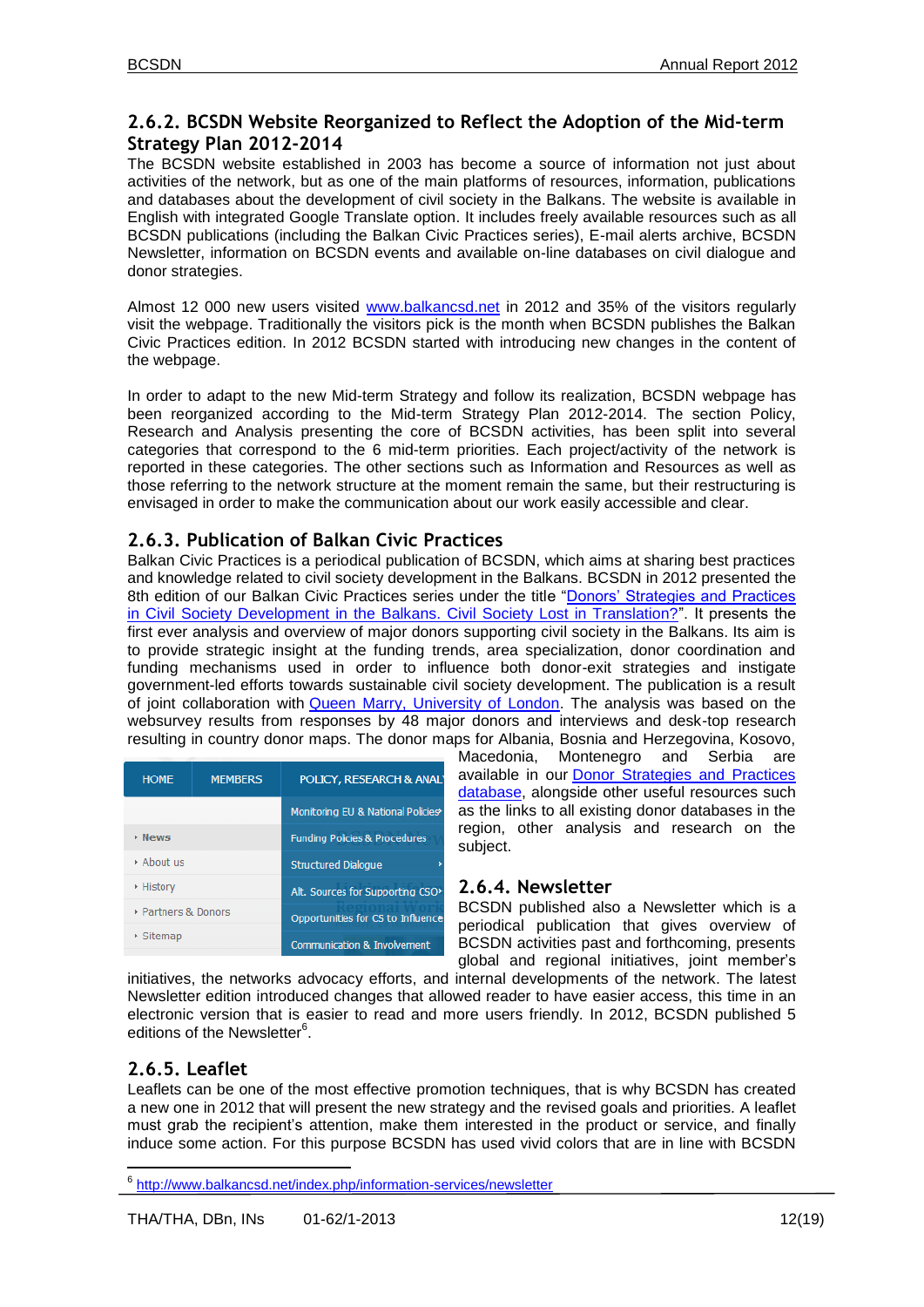visual identity and design that will underline what has be done so far in the most effective way. The new promotion leaflet<sup>7</sup> consists of a Factsheet presenting the past activities and a presentation of the future focus of the network.

### **2.6.6. Strategy for Social Media Use**

In November 2009, the network has joined two most known and used social media, i.e. Facebook and Twitter. The aim of using social media is to improve outreach and inform interested public (especially the young) about the network activities. Other social media are also being utilized in order to share networks work, such as Scribd for our publications, YouTube channel for videos and Flicker for photos from events.

In 2012, BCSDN has started using social media in a more consistent way especially Facebook, for promotion of the networks activities, advocacy efforts in order to reach wider public and create a space for debate. A part from sharing the network's news and announcement the social media were used also to share member's news and other interesting developments in relation with civil society development on national and regional level but also on a larger scale globally. BCSDN has recognized the importance of the social media especially as a direct link to citizens and announces further development in this field and engagement with experts in the field so that the impact of the network's work would also spread to this medium. In 2012 BCSDN, Facebook followers grew up to 723. Below you can find detailed statistical overview of the people who liked BCSDN Facebook page.



# <span id="page-12-0"></span>**3. ORGANISATION**

#### **Adoption of the Network Strategy 2012-2014**

After a yearlong work, the Mid-term strategy 2012-2014 was adopted at the  $4<sup>th</sup>$  ACM and has been incorporated to network's website, annual plans and promotion materials (factsheet etc.) to communicate it in its daily work.

#### **Functioning of the New Model for the Management of the Network**

Following the formal adoption of new management model on  $4<sup>th</sup>$  ACM, the Executive Office has been furbished and fully capacitated with equipment and staff to secure continues functioning of the network on daily basis. At the end of 2012, the Executive Office has grown to 3 full-time staff members.

#### **Secured Stable and Long-term Funding**

 7 <http://www.scribd.com/doc/111096951/BCSDN-Leaflet>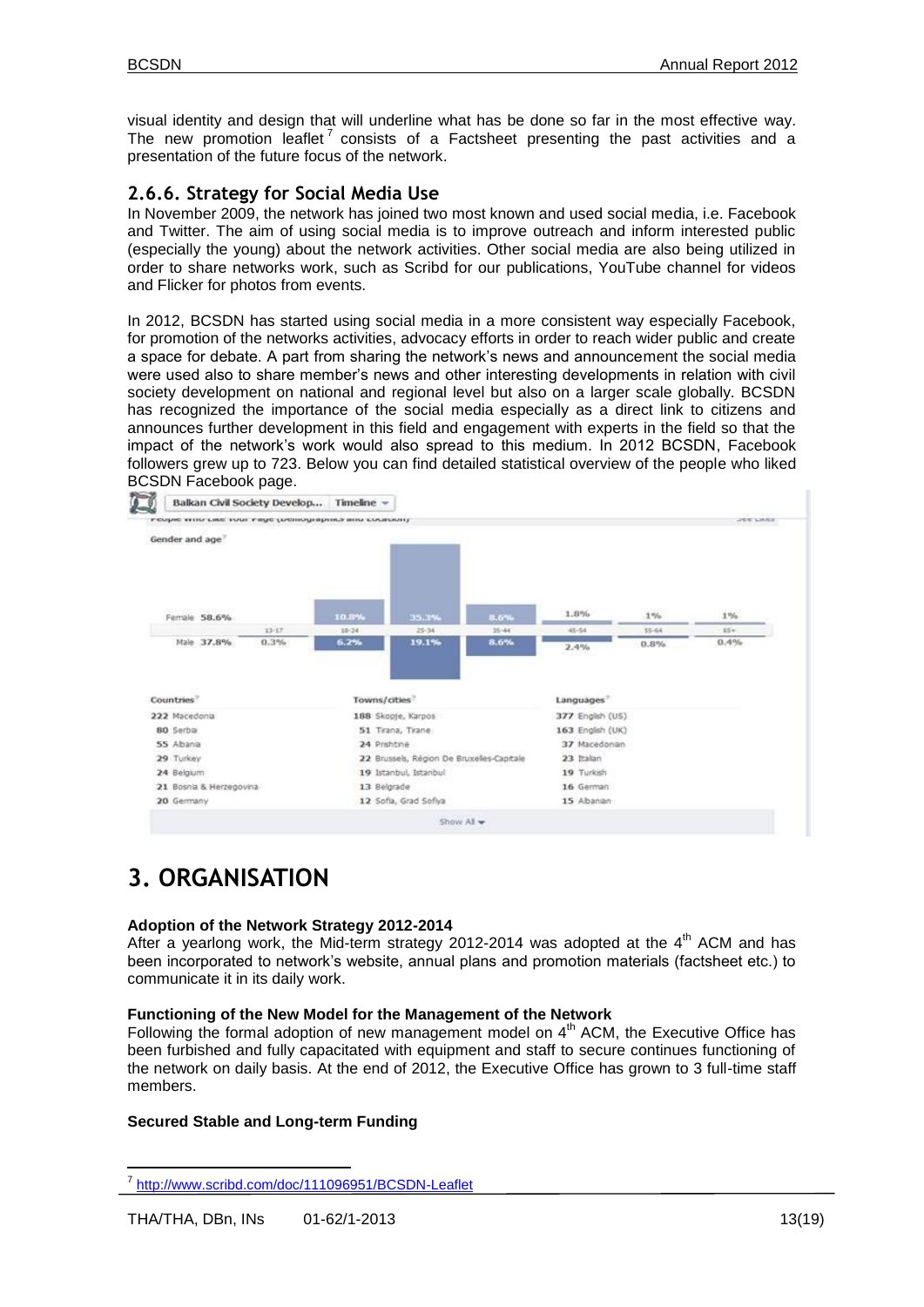2012 was the most successful fundraising year for the network so far. The Framework Partnership Agreement signed will the European Commission will secure basis funding for the work of the network in the next 4 years. With the accompanying other funding from BTD (2 year commitment) and FP7 the network will have stable base to work on its longer-term financial security and diversification possibilities.

# <span id="page-13-0"></span>**4. EXTERNAL COOPERATION AND NETWORKING**

BCSDN cooperates with other networks, organizations and stakeholders in order to develop partnership with interested organizations and advances its goals. The network is active in advancing networking both at global, European and regional level. The network has become recognized as a best practice in partnership and cooperation.

Besides already traditional partner networks/organizations on **global** and **European level** (CIVICUS; Open Forum for CSOs Development Effectiveness; CONCORD-TRIALOG Working Group Enlargement, Pre-Accession and Neighborhood (EPAN); Council of EuropeEuropean Citizens' Action Service (ECAS); European Network of National Associations (ENNA); Central Eastern Europe Citizen's Network; Association of Local Democracy Agencies (ALDA), strategic partnership has been formed with two networks/alliances to complement and synergize with the ongoing work: European Civil Society House (ECSH) and European Year of the Citizens Alliance 2013.

#### **European Citizen's House: 2012 Developments**

The European Civil Society House [\(ECSH\)](http://www.citizenhouse.eu/) is an initiative aiming to provide a virtual and physical space of local and national level organizations and citizens to reach and participate at European level decision-making. BCSDN strongly supports this initiative as it sees this House as an opportunity for Balkan CSOs to have a contact point with Brussels wheatear by the website as a collector of information or the physical house as assistance and a space for organizations that do not have access to Brussels.

The website has already been developed [\(www.citizenhouse.eu\)](http://www.citizenhouse.eu/) and it is organized around the 3 Cs: citizen's rights, civil society and citizen participation. There are three main features that are being developed: Information provision on certain topics and in diverse formats (which already exists); Space for interaction and participation and online service provision. Thus the virtual house will function as a public platform and a secured space where users would exchange information, documents, have private discussions or benefit from the on-line services.

The commune of Etterbeek confirmed the use of the premises at Chaussée de Wavre for the purposes of the ECH. The space would be used as an office space for the initiators and partners, and as available space for all interested. The conditions and use are still to be discussed as the opening of the House is expected to be in 2015.

A Resource Centers meeting has been organized in which several BCSDN members participated and discussed the role of the ECSH and the possible cooperation. BCSDN has been called upon to lead the Western Balkans Chapter of the House by providing input of what kind of use this House could have for WB CSOs (especially the Resource Centers) and how can BCSDN contribute to further development of the concept of the ECSH. BCSDN expects concrete



action in 2013, by having member's clear expectation for this initiative and transposing them into the whole concept of this ECSH.

#### **European Year for Citizens – Bringing Europe Closer to Citizens**

The EC has designated 2013 as the «European Year of Citizens» to mark the 20th anniversary of the establishment of the European Union Citizenship under the Maastricht Treaty. Major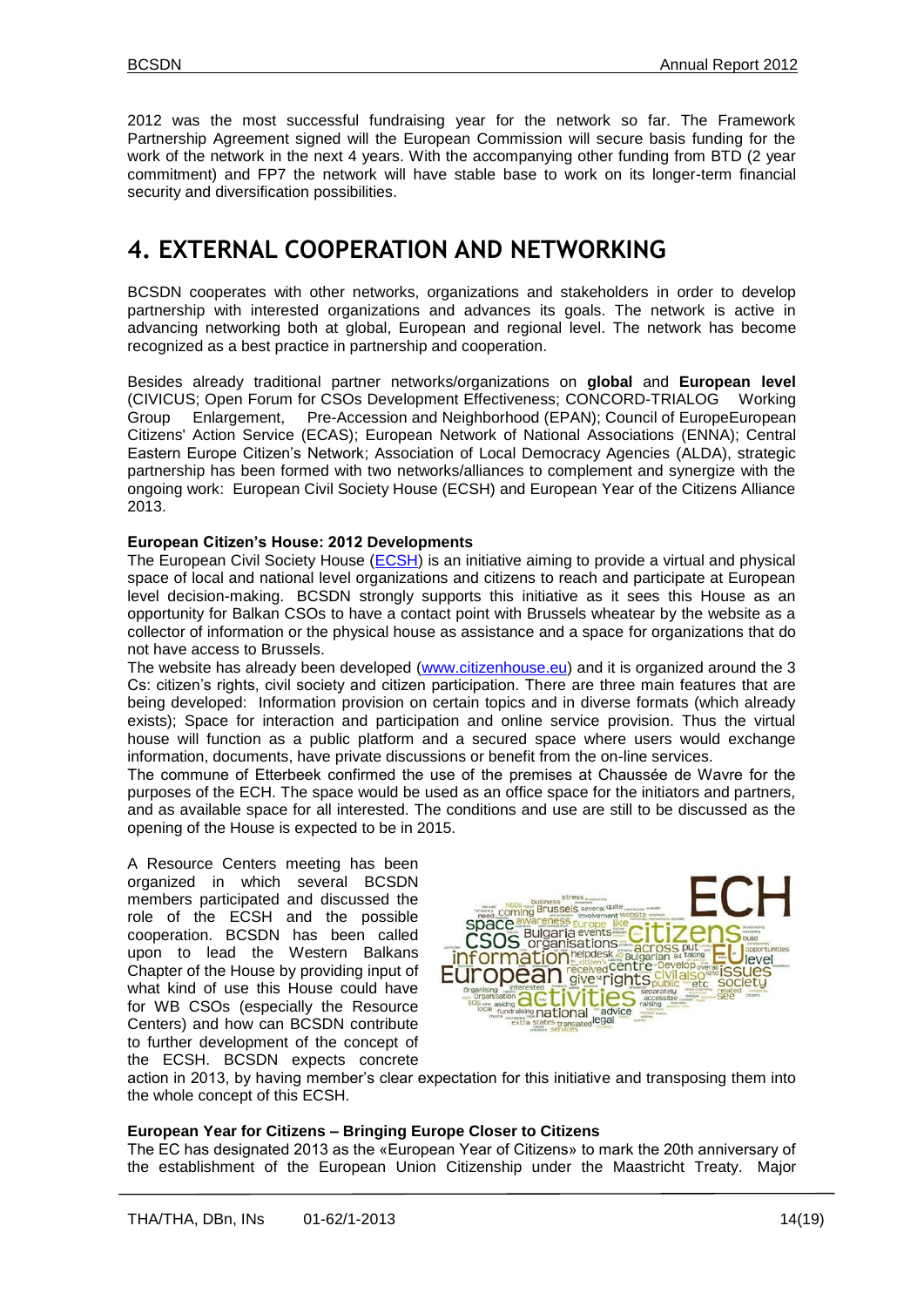European civil society organizations and networks have joined their forces and created the EYC2013 Alliance to put forward proposals aimed at placing European citizenship at the heart of the EU political agenda. The European Year of Citizens it's about engaging citizens on all sorts of topics, from questions regarding free movement and different rights to their expectations from the European Union. The Alliance has been chosen to be a strategic partner of the EC in promoting this year and bringing closer citizens to the EU agenda. Several high visibility events will be coorganized by the DG Communication and EYCA to raise awareness about this issue. BCSDN initiated joining to the Alliance and became its member in October 2012 based on the Board decision of 5<sup>th</sup> September.

# <span id="page-14-0"></span>**5. MONITORING AND EVALUATION**

The network activities have undergone 2 external evaluations (in 2003 and 2007) as part of the 3 year programme cycle. There was no evaluation planned for 2011. Regular monitoring of project activities is to be secured through existing governing and management procedures. External financial audit is conducted yearly.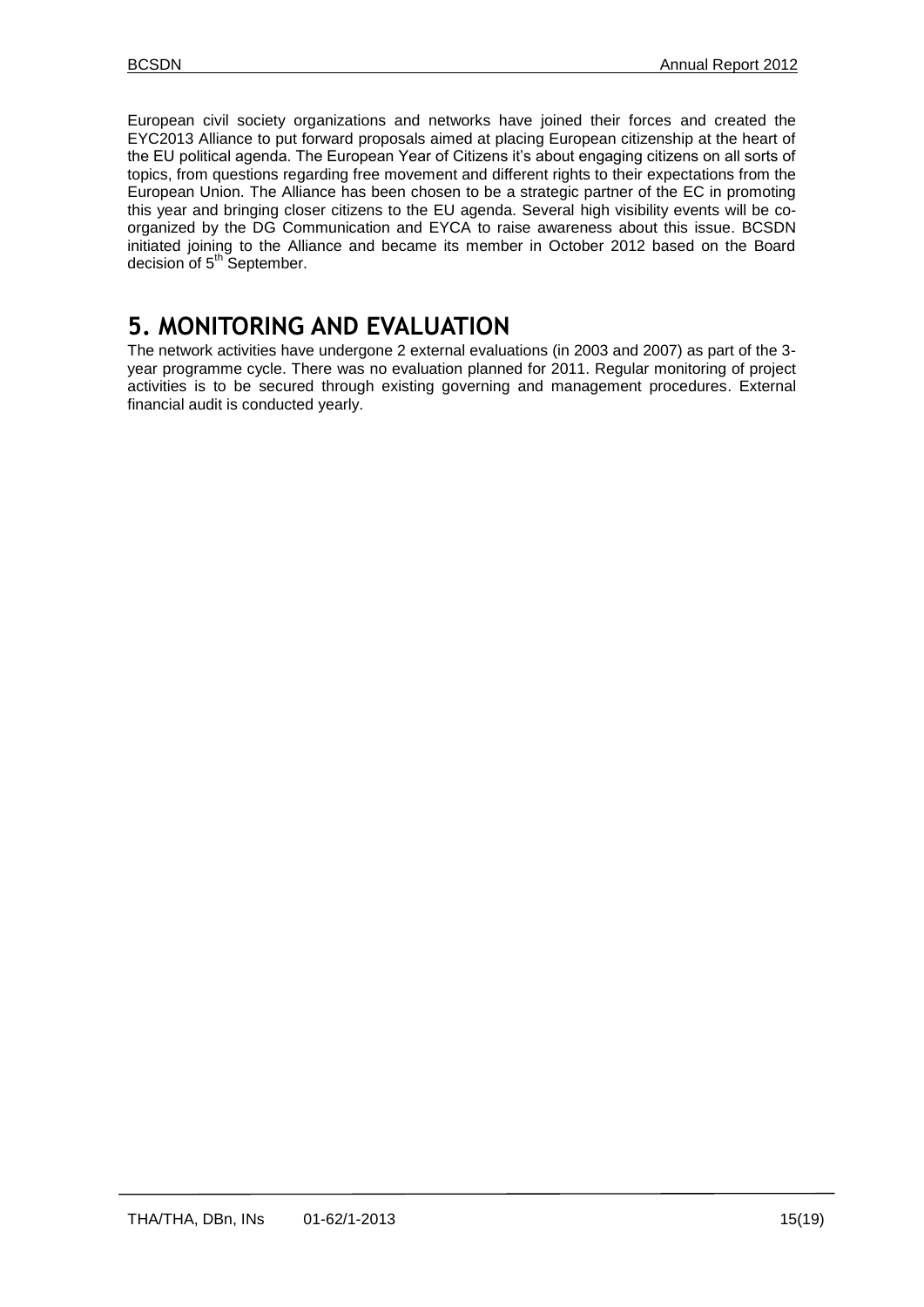# **6. FINANCIAL REPORT**

### **Financial report 2012 (in EUR)**

|              | <b>Budgetlines</b>                                                           | <b>Financial report</b><br>(draft as of 31st<br>December, 2012) | <b>Budget</b><br>(updated as per<br>fundraising 10th<br>Dec, 2012) | <b>Financial report</b><br>(adopted on 27th<br>April, 2012, 4th<br><b>ACM Split)</b> |
|--------------|------------------------------------------------------------------------------|-----------------------------------------------------------------|--------------------------------------------------------------------|--------------------------------------------------------------------------------------|
|              |                                                                              | 2012                                                            | 2012                                                               | 2011                                                                                 |
| 1            | <b>OFFICE COSTS</b>                                                          | 10.318                                                          | 5.440                                                              | 1.435                                                                                |
| $\mathbf{2}$ | <b>TRAVEL &amp; MEETINGS (incl. netw organs)</b>                             | 6.329                                                           | 9.242                                                              | 7.916                                                                                |
| 3            | <b>COMMUNICATIONS</b>                                                        | 1.189                                                           | 1.700                                                              | 763                                                                                  |
| 4            | <b>STAFF SALARIES</b>                                                        | 19.916                                                          | 21.811                                                             | 7.738                                                                                |
| 5            | <b>INFORMATION SERVICES (web, alerts etc.)</b>                               | 9.928                                                           | 6.030                                                              | 7.928                                                                                |
| 6            | <b>FINANCIAL SERVICES (incl. audit)</b>                                      | 2.820                                                           | 4.540                                                              | 3.037                                                                                |
| 7            | <b>DIRECT COSTS</b>                                                          | 43.174                                                          | 48.874                                                             | 17.575                                                                               |
|              | <b>TOTAL EXPANDITURE</b>                                                     | 93.674                                                          | 97.637                                                             | 46.392                                                                               |
| 8            | <b>Members</b>                                                               | 3.004                                                           | 3.004                                                              | 3.001                                                                                |
| 9            | <b>EC-IPA</b>                                                                | 33.360                                                          |                                                                    |                                                                                      |
| 10           | <b>BTD</b>                                                                   | 39.283                                                          | 39.283                                                             | 4.546                                                                                |
| 11           | <b>USAID/ICNL-LIF**</b>                                                      | 18.095                                                          | 9.402                                                              | 17.832                                                                               |
| 12           | <b>SlovakAid (Pontis Foundation)***</b>                                      | 11.180                                                          | 11.180                                                             | 22.889                                                                               |
| 13           | EIDHR Mac (MCIC, CNVOS)                                                      | 7.256                                                           | 7.256                                                              | 352                                                                                  |
|              | <b>EACEA Europe for Citizens</b>                                             |                                                                 |                                                                    |                                                                                      |
| 14           | (CenzuraPlus)****                                                            | 2.435                                                           | 9.700                                                              |                                                                                      |
| 15           | <b>OSI TTF</b>                                                               | 893                                                             |                                                                    |                                                                                      |
| 16           | Own income                                                                   | 9.350                                                           | 8.600                                                              |                                                                                      |
| 17           | <b>Other</b><br>(Reimbursements, interest rates,<br>extraoridinary revenues) | 3.276                                                           | $\Omega$                                                           | 3.939                                                                                |
|              | <b>TOTAL INCOME</b>                                                          | 128.132                                                         | 88.425                                                             | 52.560                                                                               |
|              | <b>BALANCE</b>                                                               | 34.458                                                          |                                                                    | 6.167                                                                                |

<span id="page-15-0"></span>*\* Balance is result of pre-financing of 17 partners' costs under the EC-IPA (9) project for December 2012, for which expenditures will be reported to BCSDN in May, 2013 as well as due to successful income-generation (16).*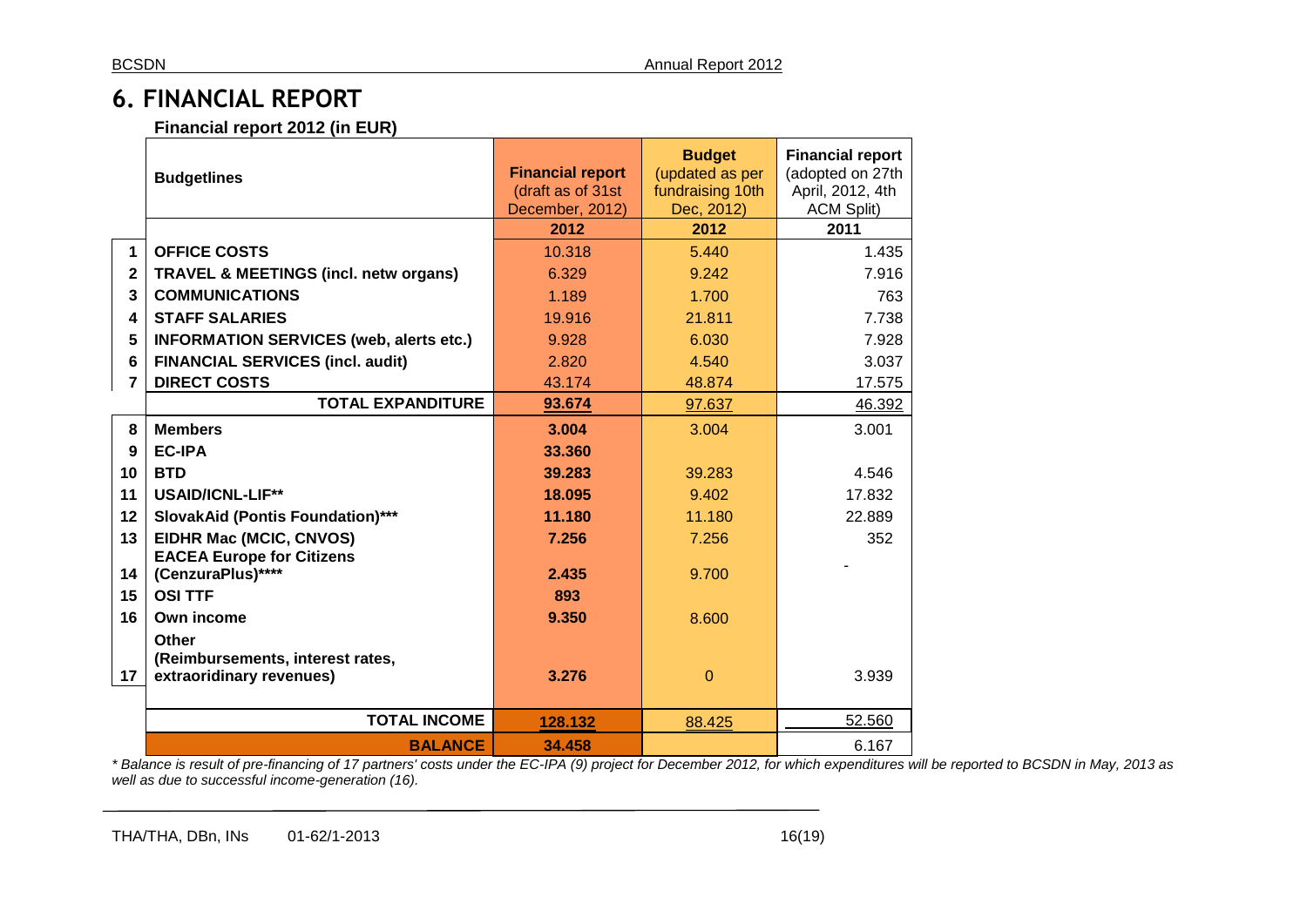#### **2012 Income & Donor portfolio share**

| No. | <b>Institution</b>                           | <b>Contribution</b><br>planned (in EUR) | <b>Contribution</b><br>(in EUR)<br><b>CONTRACTED/</b><br><b>COMMITTED</b> | <b>Contribution</b><br>(in EUR)<br><b>SUBMITTED/</b><br><b>PENDING</b> | <b>Donor</b><br>distribution<br>(%) |
|-----|----------------------------------------------|-----------------------------------------|---------------------------------------------------------------------------|------------------------------------------------------------------------|-------------------------------------|
|     | <b>Members</b>                               | 3.750                                   | 3.004                                                                     |                                                                        | 2,7                                 |
| 2   | $EC$ -IPA $*$                                | 33.360                                  | 33.360                                                                    |                                                                        | 24,3                                |
| 3   | <b>BTD</b>                                   | 39.283                                  | 39.283                                                                    |                                                                        | 28,6                                |
| 4   | USAID/ICNL-LIF**                             | 18.095                                  | 9.402                                                                     | 8.693                                                                  | 13,2                                |
| 5   | SlovakAid (Pontis Foundation)***             | 11.180                                  | 11.180                                                                    |                                                                        | 8,1                                 |
| 6   | EIDHR Mac (MCIC, CNVOS)                      | 7.256                                   | 7.256                                                                     |                                                                        | 5,3                                 |
|     | EACEA Europe for Citizens (CenzuraPlus)****  | 9.636                                   | 2.435                                                                     | 7.201                                                                  | 7,0                                 |
| 8   | <b>OSITTF</b>                                | 5.275                                   | 893                                                                       | 4.382                                                                  | 3,8                                 |
| 9   | Own revenues (TACSO/SIPU EMA, Metamorphosis) | 9.350                                   | 5.050                                                                     | 4.300                                                                  | 6,8                                 |
|     | <b>TOTAL INCOME:</b>                         | 137.185                                 | 111.863                                                                   | 24,576                                                                 | 100                                 |
|     | %<br>22<br>100<br>82<br>0                    |                                         |                                                                           |                                                                        |                                     |

*\*EC-IPA Balkan CS Acquis is a 24 month project started on 30th Nov, 2012. Given are estimated income for BCSDN EO and 17 partners (1/12 of 1st installment received on 3rd January, 2013).*

\*\* The final installment for the project did not arrive before 31st January, 2013 so the reported income is based on the final report submitted to the donor (i.,e. expected full *income).*

*\*\*\* The final installment from Pontis Foundation arrived in February, 2013, while project activities have been finalized as of 31st October, 2012.*

*\*\*\*\* EACEA Europe for Citizens (CenzuraPlus) project is running till 30th March, 2013.*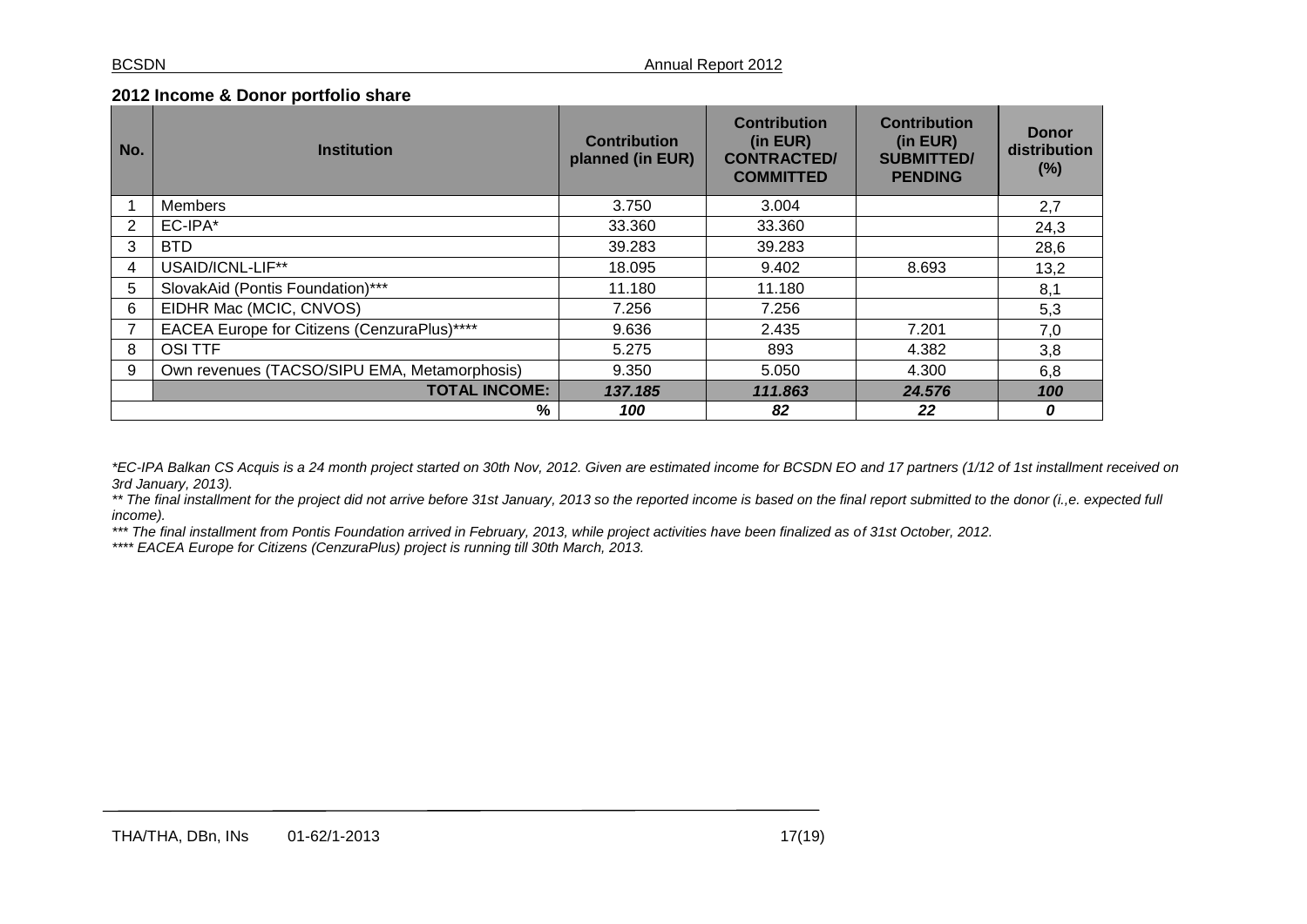### **BCSDN Budget 2012-2014 indicative (in EUR)**

|              | <b>Budgetlines</b>                                   | <b>Financial report</b> | <b>Budget</b><br>(preliminary)* | <b>Budget</b><br>(preliminary)* |
|--------------|------------------------------------------------------|-------------------------|---------------------------------|---------------------------------|
|              |                                                      | 2012                    | 2013                            | 2014                            |
| 1            | <b>OFFICE COSTS</b>                                  | 10.318                  | 12.208                          | 11.128                          |
| $\mathbf{2}$ | <b>TRAVEL &amp; MEETINGS (incl. netw organs)</b>     | 6.329                   | 13.940                          | 13.940                          |
| 3            | <b>COMMUNICATIONS</b>                                | 1.189                   | 1.200                           | 1.200                           |
| 4            | <b>STAFF SALARIES</b>                                | 19.916                  | 34.820                          | 34.820                          |
| 5            | <b>INFORMATION SERVICES (web, alerts etc.)</b>       | 9.928                   | 3.150                           | 1.200                           |
| 6            | <b>FINANCIAL SERVICES (incl. audit)</b>              | 2.820                   | 8.968                           | 8.968                           |
| 7            | <b>DIRECT COSTS</b>                                  | 43.174                  | 326.035                         | 275.584                         |
|              |                                                      |                         |                                 |                                 |
|              | <b>TOTAL EXPANDITURE</b>                             | 93.674                  | 400.320                         | 346.839                         |
|              |                                                      |                         |                                 |                                 |
| 8            | <b>Members</b>                                       | 3.004                   | 4.000                           | 5.246                           |
| 9            | <b>BTD</b>                                           | 39.283                  | 40.000                          | 40.000                          |
| 10           | <b>USAID/ICNL-LIF</b>                                | 18.095                  |                                 |                                 |
| 11           | <b>SlovakAid (Pontis Foundation) BPPF I &amp; II</b> | 11.180                  | 19.954                          |                                 |
| 13           | EIDHR Mac (MCIC, CNVOS)                              | 7.256                   |                                 |                                 |
| 14           | <b>EACEA-Europe for Citizens (CenzuraPlus)**</b>     | 2.435                   | 7.201                           |                                 |
| 15           | <b>FP 7 MAXCAP</b>                                   |                         | 19.195                          | 25.594                          |
| 16           | <b>EC-IPA CSF</b>                                    | 33.360                  | 366.960                         | 197.407                         |
| 17           | <b>OSI TTF</b>                                       | 893                     | 4.382                           |                                 |
| 18           | <b>Intern'l Vishegrad Fund-Pontis</b>                |                         | 8.181                           |                                 |
| 19           | <b>Own revenues</b>                                  | 9.350                   | 400                             | 250                             |
|              | <b>TOTAL INCOME</b>                                  | 124.856                 | 470.273                         | 268.497                         |
|              | <b>BALANCE</b>                                       | 31.182                  | 69.952                          | 78.343                          |